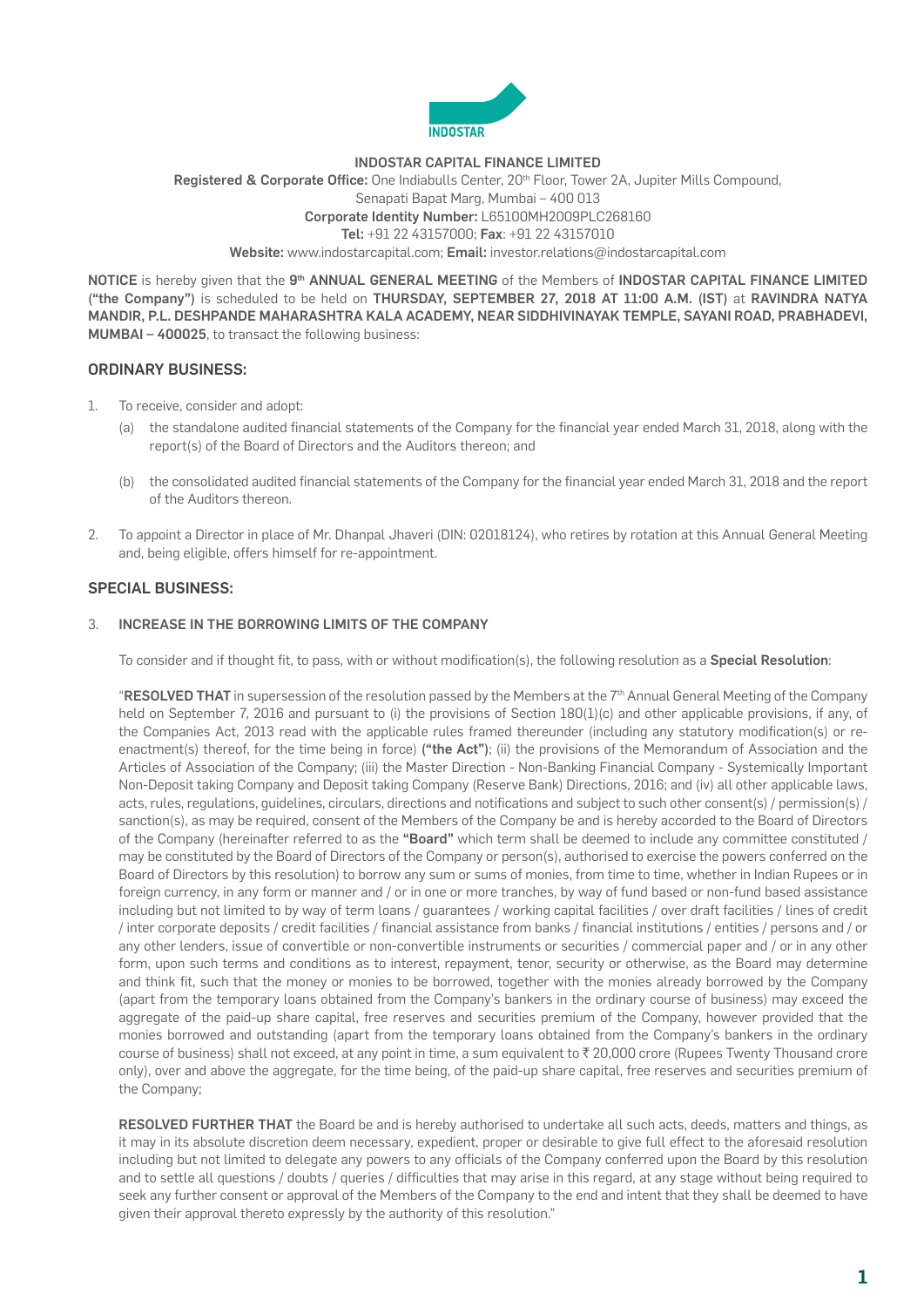#### 4. ISSUE OF NON-CONVERTIBLE DEBENTURES UNDER PRIVATE PLACEMENT

To consider and if thought fit, to pass, with or without modification(s), the following resolution as a **Special Resolution**:

"RESOLVED THAT in supersession to the resolution passed by the Members at the 8<sup>th</sup> Annual General Meeting of the Company held on September 29, 2017 and pursuant to (i) the provisions of Section(s) 23, 42, 71, 180(1)(c) and other applicable provisions, if any, of the Companies Act, 2013 read with the applicable rules framed thereunder including the Companies (Prospectus and Allotment of Securities) Rules, 2014 and the Companies (Share Capital and Debentures) Rules, 2014 (including any statutory modification(s) or re-enactment(s) thereof, for the time being in force) ("the Act"); (ii) the provisions of the Memorandum of Association and the Articles of Association of the Company; (iii) the Securities and Exchange Board of India (Issue and Listing of Debt Securities) Regulations, 2008, as amended; (iv) the Master Direction - Non-Banking Financial Company - Systemically Important Non-Deposit taking Company and Deposit taking Company (Reserve Bank) Directions, 2016; (v) the Securities and Exchange Board of India (Listing Obligations and Disclosure Requirements) Regulations, 2015, as amended; and (vi) all other applicable laws, acts, rules, regulations, guidelines, circulars, directions and notifications and subject to such other consent(s) / permission(s) / sanction(s), as may be required, consent of the Members of the Company be and is hereby accorded to the Board of Directors of the Company (hereinafter referred to as the "Board" which term shall be deemed to include any committee constituted / may be constituted by the Board of Directors of the Company or person(s), authorised to exercise the powers conferred on the Board of Directors by this resolution) to create / invite / offer / issue / allot up to such number of non-convertible debentures ("NCDs") including but not limited to subordinated debentures and perpetual debentures, under private placement, with or without security, in one or more modes or combinations thereof and in one or more series or tranches, on such terms and conditions as may be determined by the Board, such that the aggregate principal amount of NCDs to be issued during a period of 1 (one) year commencing from the date of passing of this Special Resolution does not exceed ₹12,000 crore (Rupees Twelve Thousand crore only);

RESOLVED FURTHER THAT the Board be and is hereby authorised to undertake all such acts, deeds, matters and things, as it may in its absolute discretion deem necessary, expedient, proper or desirable to give full effect to the aforesaid resolution including but not limited to delegate any powers to any officials of the Company conferred upon the Board by this resolution and to settle all questions / doubts / queries / difficulties that may arise in this regard, at any stage without being required to seek any further consent or approval of the Members of the Company to the end and intent that they shall be deemed to have given their approval thereto expressly by the authority of this resolution."

### 5. RATIFICATION AND AMENDMENT OF INDOSTAR ESOP PLAN 2012

To consider and if thought fit, to pass, with or without modification(s), the following resolution as a Special Resolution:

"RESOLVED THAT pursuant to (i) the provisions of Section 62(1)(b) and other applicable provisions, if any, of the Companies Act, 2013 read with the applicable rules framed thereunder including Rule 12 of the Companies (Share Capital and Debentures) Rules, 2014 (including any statutory modification(s) or re-enactment(s) thereof, for the time being in force) ("the Act"); (ii) Regulation 12 of the Securities and Exchange Board of India (Share Based Employee Benefits) Regulations, 2014 (as amended) read with circulars, notifications and guidelines issued by the Securities and Exchange Board of India in this regard ("SEBI ESOP Regulations"); and (iii) all other applicable laws, acts, rules, regulations, quidelines, circulars, directions and notifications, the IndoStar ESOP Plan 2012 ("ESOP 2012"), approved and adopted by the Members at the 3<sup>rd</sup> Annual General Meeting of the Company held on July 30, 2012, as amended, be and is hereby ratified and amended as per details stated in the Explanatory Statement annexed to the Notice convening the 9<sup>th</sup> Annual General Meeting of the Company, other terms of ESOP 2012 remaining unchanged;

RESOLVED FURTHER THAT the Board of Directors of the Company (hereinafter referred to as the "Board" which term shall be deemed to include any committee thereof including the Nomination & Remuneration Committee ("NRC") constituted by the Board, for the time being exercising the powers conferred on the Board by this resolution) be and is hereby authorized to vary, amend, modify or alter the terms of amended ESOP 2012, unless such variation, amendment, modification or alteration are not detrimental / prejudicial to the interests of the option holders and are in accordance with the terms of the Act, SEBI ESOP Regulations and applicable laws;

RESOLVED FURTHER THAT the Board be and is hereby authorised to undertake all such acts, deeds, matters and things, as it may in its absolute discretion deem necessary, expedient, proper or desirable to give full effect to the aforesaid resolution including but not limited to delegate any powers conferred upon the Board by this resolution to any officials of the Company, to execute required documents, deeds and writings and to settle any questions / doubts / queries / difficulties that may arise in this regard, at any stage without being required to seek any further consent or approval of the Members of the Company to the end and intent that they shall be deemed to have given their approval thereto expressly by the authority of this resolution."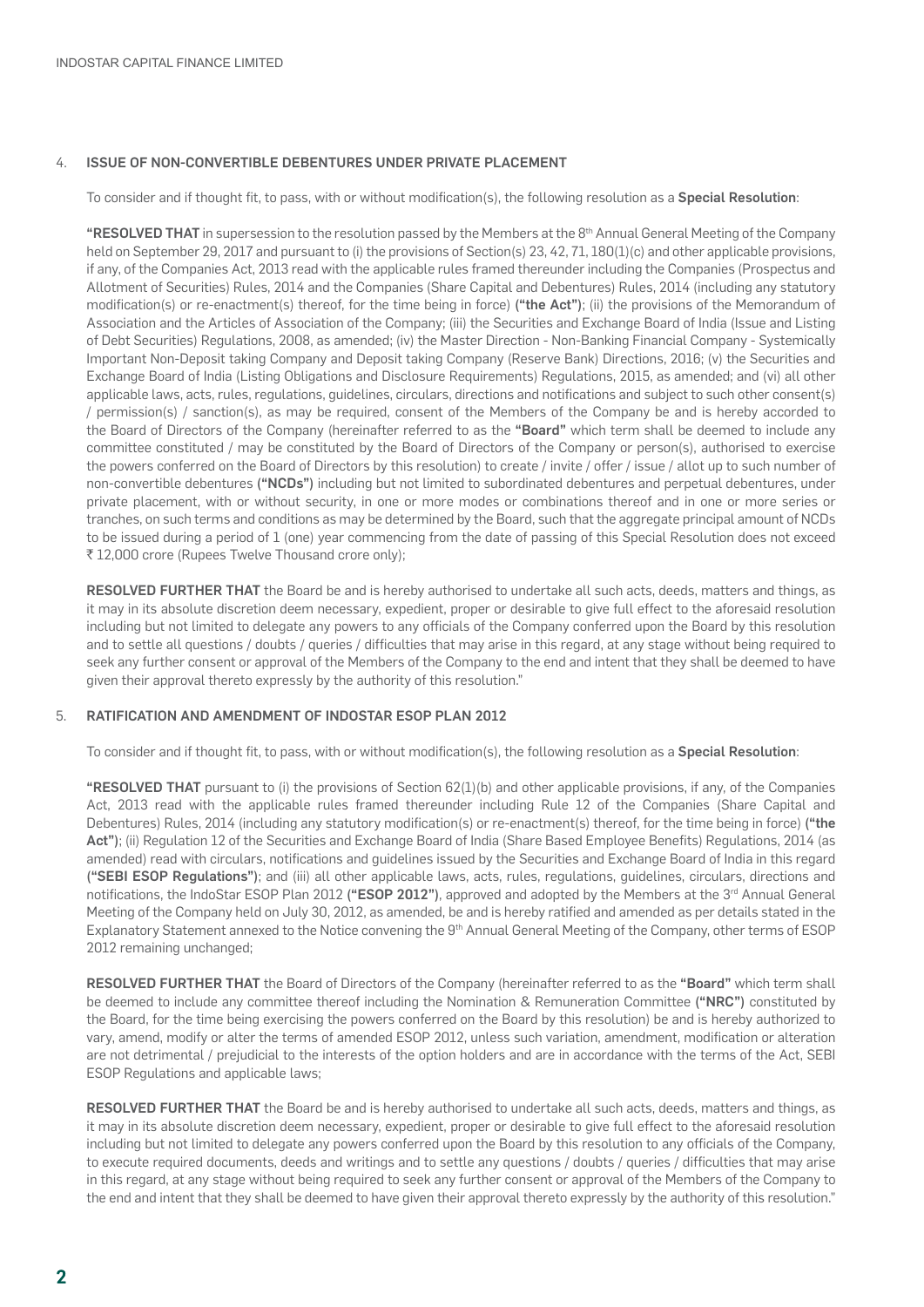

#### 6. RATIFICATION AND AMENDMENT OF INDOSTAR ESOP PLAN 2016

To consider and if thought fit, to pass, with or without modification(s), the following resolution as a Special Resolution:

"RESOLVED THAT pursuant to (i) the provisions of Section 62(1)(b) and other applicable provisions, if any, of the Companies Act, 2013 read with the applicable rules framed thereunder including Rule 12 of the Companies (Share Capital and Debentures) Rules, 2014 (including any statutory modification(s) or re-enactment(s) thereof, for the time being in force) ("the Act"); (ii) Regulation 12 of the Securities and Exchange Board of India (Share Based Employee Benefits) Regulations, 2014 (as amended) read with circulars, notifications and quidelines issued by the Securities and Exchange Board of India in this regard ("SEBI ESOP Regulations"); and (iii) all other applicable laws, acts, rules, regulations, guidelines, circulars, directions and notifications, the IndoStar ESOP Plan 2016 ("ESOP 2016"), approved and adopted by the Members at the Extraordinary General Meeting of the Company held on May 9, 2016, be and is hereby ratified and amended as per details stated in the Explanatory Statement annexed to the Notice convening the 9<sup>th</sup> Annual General Meeting of the Company, other terms of ESOP 2016 remaining unchanged;

RESOLVED FURTHER THAT the Board of Directors of the Company (hereinafter referred to as the "Board" which term shall be deemed to include any committee thereof including the Nomination & Remuneration Committee ("NRC") constituted by the Board, for the time being exercising the powers conferred on the Board by this resolution) be and is hereby authorized to vary, amend, modify or alter the terms of amended ESOP 2016, unless such variation, amendment, modification or alteration are not detrimental / prejudicial to the interests of the option holders and are in accordance with the terms of the Act, SEBI ESOP Regulations and applicable laws;

RESOLVED FURTHER THAT the Board be and is hereby authorised to undertake all such acts, deeds, matters and things, as it may in its absolute discretion deem necessary, expedient, proper or desirable to give full effect to the aforesaid resolution including but not limited to delegate any powers conferred upon the Board by this resolution to any officials of the Company, to execute required documents, deeds and writings and to settle any questions / doubts / queries / difficulties that may arise in this regard, at any stage without being required to seek any further consent or approval of the Members of the Company to the end and intent that they shall be deemed to have given their approval thereto expressly by the authority of this resolution."

#### 7. RATIFICATION AND AMENDMENT OF INDOSTAR ESOP PLAN 2016 - II

To consider and if thought fit, to pass, with or without modification(s), the following resolution as a Special Resolution:

"RESOLVED THAT pursuant to (i) the provisions of Section 62(1)(b) and other applicable provisions, if any, of the Companies Act, 2013 read with the applicable rules framed thereunder including Rule 12 of the Companies (Share Capital and Debentures) Rules, 2014 (including any statutory modification(s) or re-enactment(s) thereof, for the time being in force) ("the Act"); (ii) Regulation 12 of the Securities and Exchange Board of India (Share Based Employee Benefits) Regulations, 2014 (as amended) read with circulars, notifications and guidelines issued by the Securities and Exchange Board of India in this regard ("SEBI ESOP Regulations"); and (iii) all other applicable laws, acts, rules, regulations, guidelines, circulars, directions and notifications, the IndoStar ESOP Plan 2016 - II ("ESOP 2016 - II"), approved and adopted by the Members at the Extraordinary General Meeting of the Company held on October 17, 2016, be and is hereby ratified and amended as per details stated in the Explanatory Statement annexed to the Notice convening the 9<sup>th</sup> Annual General Meeting of the Company, other terms of ESOP 2016 - II remaining unchanged;

RESOLVED FURTHER THAT the Board of Directors of the Company (hereinafter referred to as the "Board" which term shall be deemed to include any committee thereof including the Nomination & Remuneration Committee ("NRC") constituted by the Board, for the time being exercising the powers conferred on the Board by this resolution) be and is hereby authorized to vary, amend, modify or alter the terms of amended ESOP 2016 - II, unless such variation, amendment, modification or alteration are not detrimental / prejudicial to the interests of the option holders and are in accordance with the terms of the Act, SEBI ESOP Regulations and applicable laws;

RESOLVED FURTHER THAT the Board be and is hereby authorised to undertake all such acts, deeds, matters and things, as it may in its absolute discretion deem necessary, expedient, proper or desirable to give full effect to the aforesaid resolution including but not limited to delegate any powers conferred upon the Board by this resolution to any officials of the Company, to execute required documents, deeds and writings and to settle any questions / doubts / queries / difficulties that may arise in this regard, at any stage without being required to seek any further consent or approval of the Members of the Company to the end and intent that they shall be deemed to have given their approval thereto expressly by the authority of this resolution."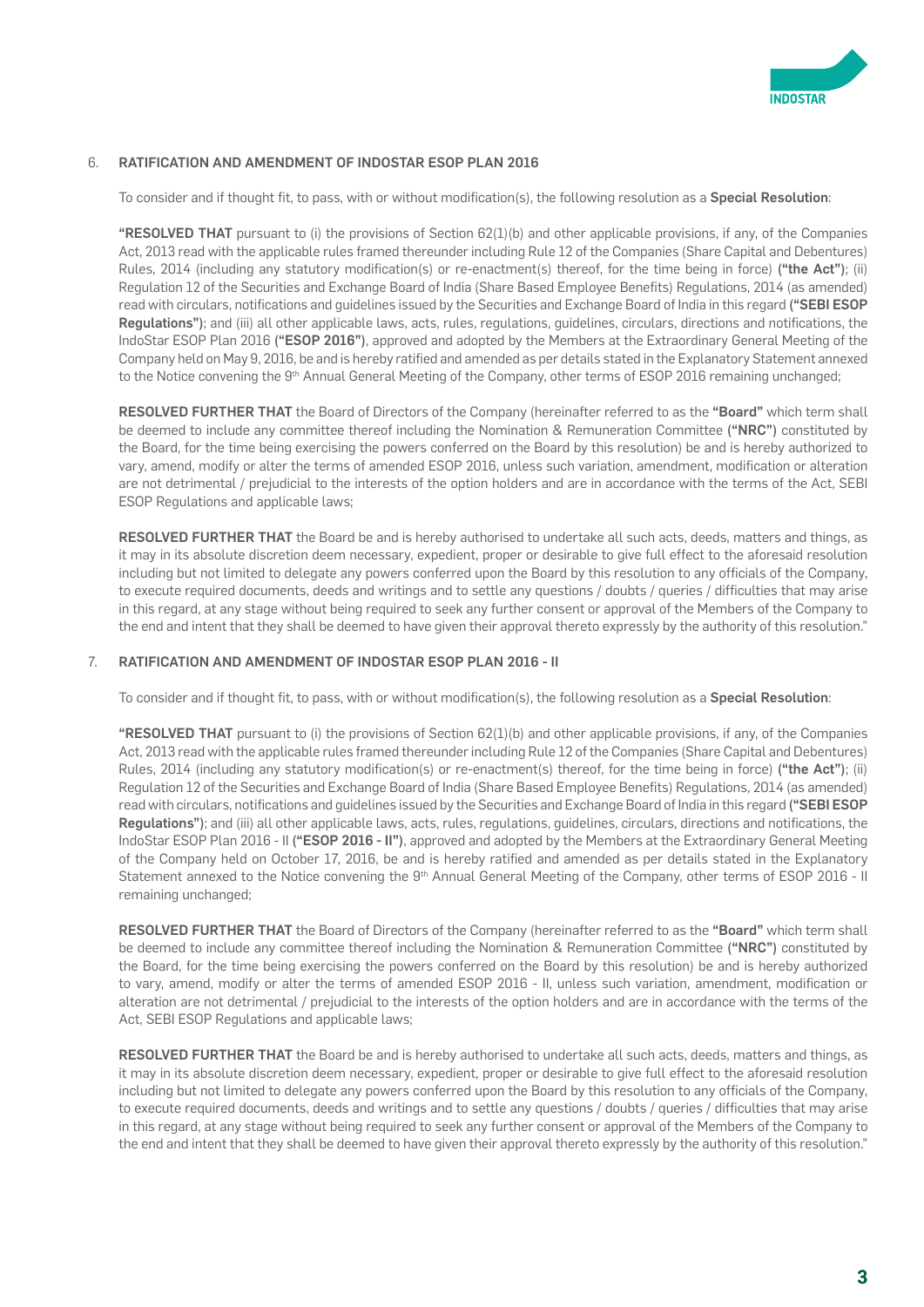#### 8. RATIFICATION AND AMENDMENT OF INDOSTAR ESOP PLAN 2017

To consider and if thought fit, to pass, with or without modification(s), the following resolution as a **Special Resolution**:

"RESOLVED THAT pursuant to (i) the provisions of Section 62(1)(b) and other applicable provisions, if any, of the Companies Act, 2013 read with the applicable rules framed thereunder including Rule 12 of the Companies (Share Capital and Debentures) Rules, 2014 (including any statutory modification(s) or re-enactment(s) thereof, for the time being in force) ("the Act"); (ii) Regulation 12 of the Securities and Exchange Board of India (Share Based Employee Benefits) Regulations, 2014 (as amended) read with circulars, notifications and guidelines issued by the Securities and Exchange Board of India in this regard ("SEBI ESOP Regulations"); and (iii) all other applicable laws, acts, rules, regulations, quidelines, circulars, directions and notifications, the IndoStar ESOP Plan 2017 ("ESOP 2017"), approved and adopted by the Members at the Extraordinary General Meeting of the Company held on April 28, 2017, be and is hereby ratified and amended as per details stated in the Explanatory Statement annexed to the Notice convening the 9th Annual General Meeting of the Company, other terms of ESOP 2017 remaining unchanged;

RESOLVED FURTHER THAT the Board of Directors of the Company (hereinafter referred to as the "Board" which term shall be deemed to include any committee thereof including the Nomination & Remuneration Committee ("NRC") constituted by the Board, for the time being exercising the powers conferred on the Board by this resolution) be and is hereby authorized to vary, amend, modify or alter the terms of amended ESOP 2017, unless such variation, amendment, modification or alteration are not detrimental / prejudicial to the interests of the option holders and are in accordance with the terms of the Act, SEBI ESOP Regulations and applicable laws;

RESOLVED FURTHER THAT the Board be and is hereby authorised to undertake all such acts, deeds, matters and things, as it may in its absolute discretion deem necessary, expedient, proper or desirable to give full effect to the aforesaid resolution including but not limited to delegate any powers conferred upon the Board by this resolution to any officials of the Company, to execute required documents, deeds and writings and to settle any questions / doubts / queries / difficulties that may arise in this regard, at any stage without being required to seek any further consent or approval of the Members of the Company to the end and intent that they shall be deemed to have given their approval thereto expressly by the authority of this resolution."

### 9. RATIFICATION AND AMENDMENT OF INDOSTAR ESOP PLAN 2018

To consider and if thought fit, to pass, with or without modification(s), the following resolution as a Special Resolution:

"RESOLVED THAT pursuant to (i) the provisions of Section 62(1)(b) and other applicable provisions, if any, of the Companies Act, 2013 read with the applicable rules framed thereunder including Rule 12 of the Companies (Share Capital and Debentures) Rules, 2014 (including any statutory modification(s) or re-enactment(s) thereof, for the time being in force) ("the Act"); (ii) Regulation 12 of the Securities and Exchange Board of India (Share Based Employee Benefits) Regulations, 2014 (as amended) read with circulars, notifications and guidelines issued by the Securities and Exchange Board of India in this regard ("SEBI ESOP Regulations"); and (iii) all other applicable laws, acts, rules, regulations, guidelines, circulars, directions and notifications, the IndoStar ESOP Plan 2018 ("ESOP 2018"), approved and adopted by the Members at the Extraordinary General Meeting of the Company held on December 15, 2017, be and is hereby ratified and amended as per details stated in the Explanatory Statement annexed to the Notice convening the 9<sup>th</sup> Annual General Meeting of the Company, other terms of ESOP 2018 remaining unchanged;

RESOLVED FURTHER THAT the Board of Directors of the Company (hereinafter referred to as the "Board" which term shall be deemed to include any committee thereof including the Nomination & Remuneration Committee ("NRC") constituted by the Board, for the time being exercising the powers conferred on the Board by this resolution) be and is hereby authorized to vary, amend, modify or alter the terms of amended ESOP 2018, unless such variation, amendment, modification or alteration are not detrimental / prejudicial to the interests of the option holders and are in accordance with the terms of the Act, SEBI ESOP Regulations and applicable laws;

RESOLVED FURTHER THAT the Board be and is hereby authorised to undertake all such acts, deeds, matters and things, as it may in its absolute discretion deem necessary, expedient, proper or desirable to give full effect to the aforesaid resolution including but not limited to delegate any powers conferred upon the Board by this resolution to any officials of the Company, to execute required documents, deeds and writings and to settle any questions / doubts / queries / difficulties that may arise in this regard, at any stage without being required to seek any further consent or approval of the Members of the Company to the end and intent that they shall be deemed to have given their approval thereto expressly by the authority of this resolution."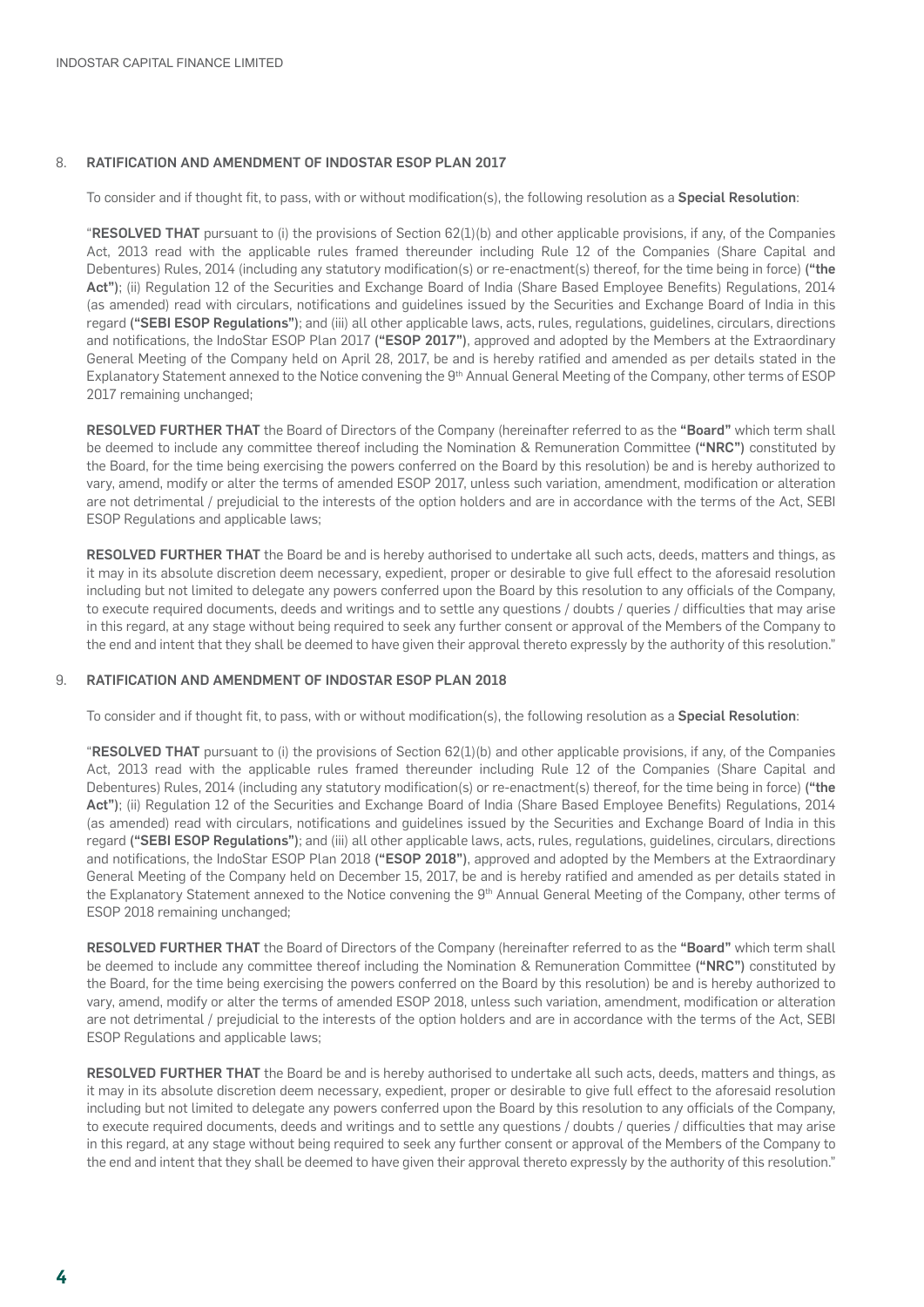

### 10. RATIFICATION OF INDOSTAR ESOP PLAN(S) FOR GRANT OF OPTIONS TO THE ELIGIBLE EMPLOYEES OF SUBSIDIARY COMPANIES / HOLDING COMPANY

To consider and if thought fit, to pass, with or without modification(s), the following resolution as a Special Resolution:

"RESOLVED THAT pursuant to (i) the provisions of Section 62(1)(b) and other applicable provisions, if any, of the Companies Act, 2013 read with the applicable rules framed thereunder including Rule 12 of the Companies (Share Capital and Debentures) Rules, 2014 (including any statutory modification(s) or re-enactment(s) thereof, for the time being in force) ("the Act"); (ii) Regulation 12 of the Securities and Exchange Board of India (Share Based Employee Benefits) Regulations, 2014 (as amended) read with the circulars, notifications and guidelines issued by the Securities and Exchange Board of India in this regard ("SEBI ESOP Regulations"); and (iii) all other applicable laws, acts, rules, regulations, guidelines, circulars, directions and notifications, the amended IndoStar ESOP Plan 2012, IndoStar ESOP Plan 2016, IndoStar ESOP Plan 2016 - II, IndoStar ESOP Plan 2017 and IndoStar ESOP Plan 2018, be and are hereby ratified for grant of options to the present and / or future permanent employees of the subsidiary companies of the Company working in India or abroad and / or present and / or future permanent employees of the holding company of the Company and / or directors (including whole-time directors but excluding non-executive independent directors) of the subsidiary companies of the Company in India or aboard and / or directors (including whole-time directors but excluding non-executive independent directors) of the holding company of the Company and any other individuals / entities as allowed under applicable laws;

RESOLVED FURTHER THAT the Board of Directors of the Company (hereinafter referred to as the "Board" which term shall be deemed to include any committee thereof including the Nomination & Remuneration Committee ("NRC") constituted by the Board, for the time being exercising the powers conferred on the Board by this resolution) be and is hereby authorised to undertake all such acts, deeds, matters and things, as it may in its absolute discretion deem necessary, expedient, proper or desirable to give full effect to the aforesaid resolution including but not limited to delegate any powers conferred upon the Board by this resolution to any officials of the Company, to execute required documents, deeds and writings and to settle any questions / doubts / queries / difficulties that may arise in this regard, at any stage without being required to seek any further consent or approval of the Members of the Company to the end and intent that they shall be deemed to have given their approval thereto expressly by the authority of this resolution."

### 11. ALTERATION TO THE ARTICLES OF ASSOCIATION OF THE COMPANY

To consider and if thought fit, to pass with or without modification(s), the following resolution as a Special Resolution:

"RESOLVED THAT pursuant to the provisions of Section 14 and other applicable provisions, if any, of the Companies Act, 2013 read with the applicable rules framed thereunder (including any statutory modification(s) or re-enactment(s) thereof, for the time being in force), all other applicable laws, acts, rules, regulations, guidelines, circulars, directions and notifications and subject to such other consent(s) / permission(s) / sanction(s), as may be required, consent of the Members of the Company be and is hereby accorded to alter the existing Articles of Association of the Company ("Articles") by deleting "PART B" of the Articles in entirety and other consequential amendments related thereto, as per details stated in the Explanatory Statement annexed to the Notice convening the 9<sup>th</sup> Annual General Meeting of the Company;

RESOLVED FURTHER THAT the Board of Directors of the Company be and are hereby authorised to undertake all such acts, deeds, matters and things, as it may in its absolute discretion deem necessary, expedient, proper or desirable to give full effect to the aforesaid resolution including but not limited to delegate any powers conferred upon the Board of Directors by this resolution to any officials of the Company to execute required documents, deeds, writings and to settle any questions / doubts / queries / difficulties that may arise in this regard, at any stage without being required to seek any further consent or approval of the Members of the Company to the end and intent that they shall be deemed to have given their approval thereto expressly by the authority of this resolution."

> By the Order of the Board of Directors For IndoStar Capital Finance Limited

Jitendra Bhati Place: Mumbai Company Secretary & Compliance Officer Date: August 10, 2018 Membership No.: FCS 8937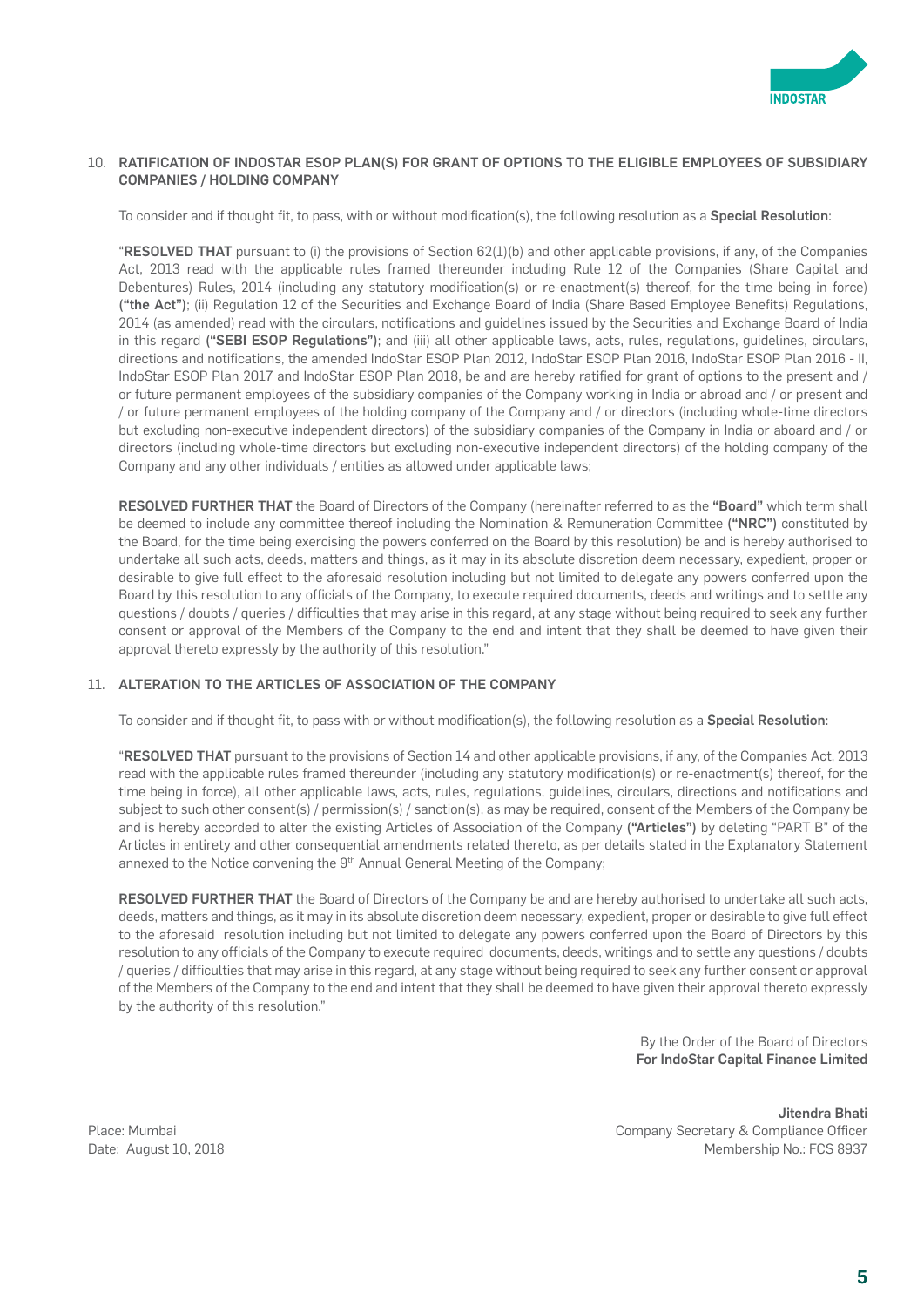## NOTES:

- 1. The Explanatory Statement pursuant to Section 102 of the Companies Act, 2013 ("the Act") and the Secretarial Standards on General Meetings issued by the Institute of Company Secretaries of India ("Secretarial Standards") for special business at Item No(s). 3 to 11 as set out in the Notice convening 9<sup>th</sup> Annual General Meeting of the Company ("AGM Notice") is annexed hereto and forms part of the AGM Notice.
- 2. Information with respect to Mr. Dhanpal Jhaveri, director seeking re-appointment, as required under Regulation 36(3) of the Securities and Exchange Board of India (Listing Obligations and Disclosure Requirements) Regulations, 2015 ("Listing Regulations") and the Secretarial Standards is annexed hereto and forms part of the AGM Notice.
- 3. Members are requested to note that S. R. Batliboi & Co. LLP, Chartered Accountants, having ICAI Firm Registration No. 301003E / E300005, were appointed as the Statutory Auditors of the Company by the Members at the 6th Annual General Meeting of the Company held on September 30, 2015 to hold office for a period of 5 years, from the conclusion of the said Annual General Meeting till the conclusion of the 11<sup>th</sup> Annual General Meeting of the Company, subject to ratification by the Members at every annual general meeting and delegated the powers to the Board of Directors / Committee to fix their remuneration.

The Ministry of Corporate Affairs vide notification dated May 7, 2018 inter-alia notified an amendment to Section 139(1) of the Act whereby the requirement of placing appointment of the statutory auditors for ratification by the members of a company at every annual general meeting has been omitted. Accordingly, pursuant to provisions of Section 139(1) of the Act (as amended), no resolution is proposed for ratification of appointment of S. R. Batliboi & Co. LLP, Chartered Accountants, as Statutory Auditors of the Company. S. R. Batliboi & Co. LLP, Chartered Accountants shall hold office as Statutory Auditors of the Company till conclusion of the 11<sup>th</sup> Annual General Meeting of the Company, subject to provisions of the Act read with rules framed thereunder.

4. A MEMBER ENTITLED TO ATTEND AND VOTE AT THE ANNUAL GENERAL MEETING ("AGM") IS ALSO ENTITLED TO APPOINT ONE OR MORE PERSONS AS PROXY TO ATTEND AND VOTE INSTEAD OF HIMSELF / HERSELF AND THE PROXY NEED NOT BE A MEMBER OF THE COMPANY. THE INSTRUMENT APPOINTING PROXY IN ORDER TO BE EFFECTIVE MUST BE DULY COMPLETED, STAMPED, SIGNED AND DEPOSITED WITH THE COMPANY AT ITS REGISTERED OFFICE NOT LATER THAN 48 HOURS BEFORE THE COMMENCEMENT OF THE AGM. A PROXY SHALL NOT HAVE THE RIGHT TO SPEAK AT THE AGM.

Members are requested to note that a person can act as a proxy on behalf of the Members not exceeding 50 and holding in aggregate not more than 10% of the total share capital of the Company carrying voting rights. Provided that a Member holding more than 10% of the total share capital of the Company carrying voting rights may appoint a single person as a proxy and such person shall not act as proxy for any other person or Member.

Proxies submitted on behalf of body corporate as Members of the Company must be supported by an appropriate resolution / authority / power of attorney, as applicable.

- 5. Every Member entitled to vote on the resolutions as set out in the AGM Notice shall during the period beginning 24 hours before the time fixed for the commencement of the AGM and ending with the conclusion of the AGM, be entitled to inspect the proxies lodged, at any time during normal business hours of the Company, provided not less than 3 days' notice in writing of the intention to do so is given to the Company.
- 6. Members who are body corporate intending to send their authorised representative(s) to attend the AGM are requested to send to the Company a certified copy of the resolution of its Board of Directors / other governing body authorising their representative(s) to attend and vote on their behalf at the AGM, pursuant to Section 113 of the Act.
- 7. Members / authorised representative(s) / proxies are requested to bring the Attendance Slip duly completed and signed at the venue of the AGM.
- 8. The Register of Members and Share Transfer Books of the Company shall remain closed from Friday, September 21, 2018 to Thursday, 27 September 2018 (both days inclusive).
- 9. The Annual Report of the Company for the financial year 2017-18 ("Annual Report") and the AGM Notice, *inter alia*, indicating the process and manner of e-voting, along with the Attendance Slip and Proxy Form are being sent by electronic mode to all the Members whose email address(es) are registered with the Company / Depository Participants / Registrar and Transfer Agent i.e., Link Intime India Private Limited ("Link Intime") for communication purposes, unless a Member has requested a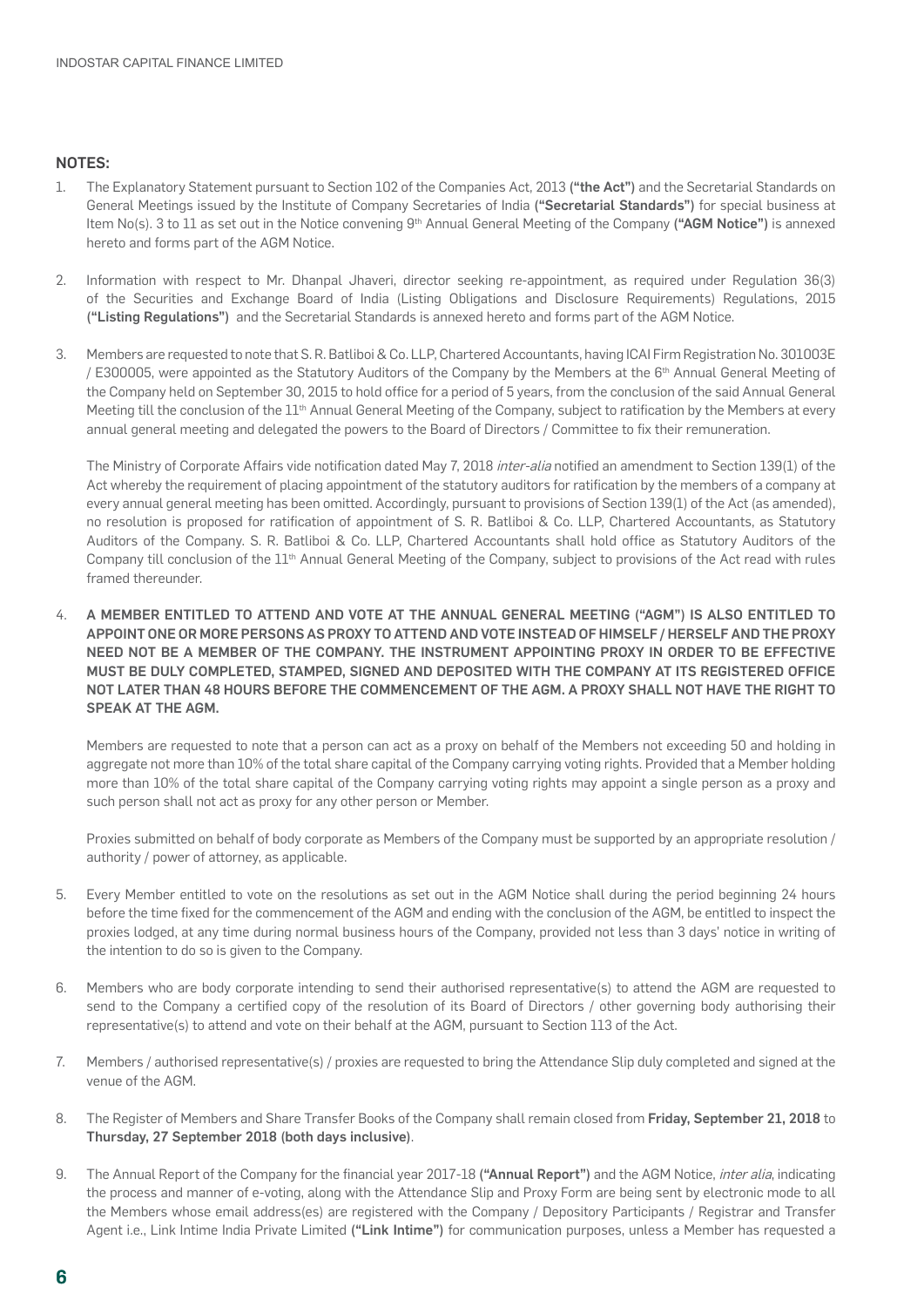

physical copy of the same. For Members who have not registered their email address(es) and / or have opted to receive a copy in physical form, physical copies of the Annual Report along with the AGM Notice, *inter alia*, indicating the process and manner of e-voting, along with the Attendance Slip and Proxy Form are being sent through permitted mode.

Members are requested to register / update their email address(es) with the respective Depository Participants (in case of shares held in electronic / dematerialised mode) or Link Intime (in case of shares held in physical mode) for receiving the communication from the Company in electronic mode.

- 10. Members may note that the Annual Report is also available on the website of the Company on http://www.indostarcapital.com/investors.html#annual-reports. Further, the AGM Notice is available on the website of the Company at http://www.indostarcapital.com/investors.html#agm-wrap as well as at the website of Central Depository Services (India) Limited ("CDSL") at www.evotingindia.com. Even after registering for e-communication, Members can receive the communication in physical form upon making a request to the Company at investor.relations@indostarcapital.com or to Link Intime at rnt.helpdesk@linkintime.co.in
- 11. Members may note that the copies of the Annual Report and the AGM Notice will not be distributed at the venue of the AGM. Members are requested to bring a copy of the Annual Report and the AGM Notice at the venue of the AGM.
- 12. A route map giving directions to reach the venue of AGM is given at the end of the AGM Notice. The prominent landmark for the venue of the AGM is "the Siddhivinayak Temple".
- 13. The following documents / registers will be available for inspection by the Members of the Company at the Registered & Corporate office of the Company during normal business hours on all working days except for Saturday(s) up to and including the date of AGM:
	- a. The Register of Directors and Key Managerial Personnel and their Shareholding and Register of contracts with related party and contracts and Bodies etc. in which directors are interested;
	- b. All the documents referred to in the AGM Notice and the Explanatory Statement annexed to the AGM Notice; and
	- c. A certificate from S. R. Batliboi & Co. LLP, Chartered Accountants, Statutory Auditors of the Company, in terms of Regulation 13 of the Securities and Exchange Board of India (Share Based Employee Benefits) Regulations, 2014, certifying that the ESOP Plans of the Company have been implemented in accordance with the Securities and Exchange Board of India (Share Based Employee Benefits) Regulations, 2014 and the respective resolution(s) passed in the general meeting(s) of the Company in this regard.
- 14. Members holding shares in physical mode and desirous of nominating any person as his / her nominee may send the duly filed nomination form in SH-13 or desirous of cancelling the earlier nomination and recording fresh nomination may send the duly filled form SH-14 to Link Intime. Members can obtain the blank form SH-13 and SH-14 from Link Intime. Members holding shares in electronic / dematerialised mode can contact their respective Depository Participants to either nominate any person as a nominee or cancel the earlier nomination and record fresh nomination.
- 15. Members are requested to:
	- a) register / notify any change in their registered address / Permanent Account Number / bank mandates to Link Intime, in case of shares held in physical form;
	- b) to register / notify any change in their registered address / Permanent Account Number / bank mandates to the respective Depository Participants, in case of shares held in electronic / dematerialised form;
	- c) quote their folio number(s)/Client ID and DP ID / Beneficiary ID in all their correspondence.
- 16. Members are requested to send their queries, if any, relating to the resolutions set out in the AGM Notice to the Company Secretary / Chief Financial Officer at investor.relations@indostarcapital.com on or before Tuesday, September 25, 2018, so that the answers / details can be kept ready at the AGM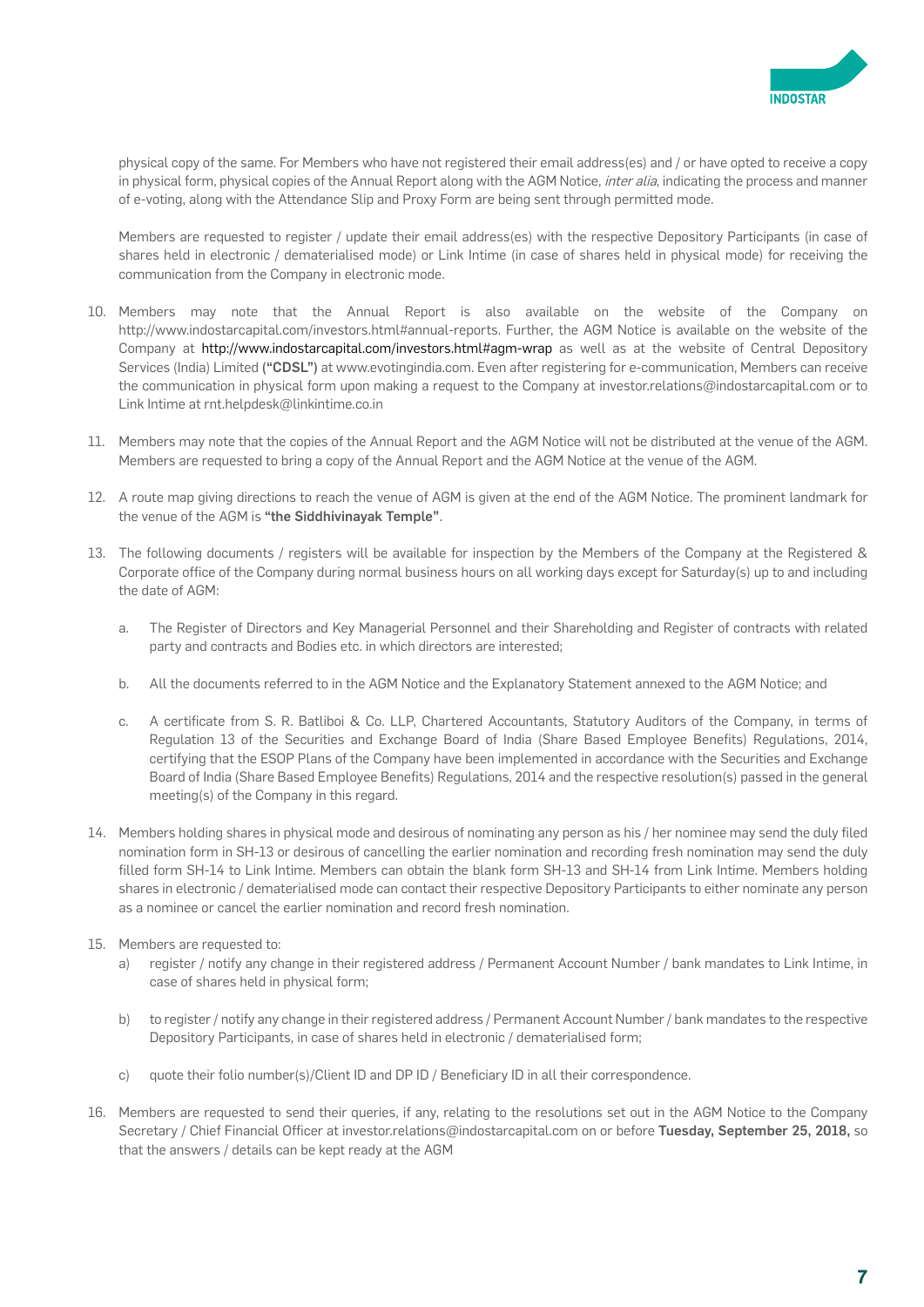### 17. INSTRUCTIONS FOR VOTING THROUGH ELECTRONIC MEANS

- I. In compliance with the provisions of Section 108 of the Act read with Rule 20 of the Companies (Management and Administration) Rules, 2014, as amended from time to time, Regulation 44 of the Listing Regulations and Secretarial Standards, the Members of the Company are provided with the facility to exercise their right to vote on the resolutions set out in the AGM Notice by electronic means from a place other than the venue of AGM ("remote e-voting"). The Company has engaged the services of CDSL to provide the remote e-voting facility.
- II. The facility of voting through ballot paper shall be available at the venue of AGM for the Members attending the AGM and who have not already cast their vote by remote e-voting. However, Members who have cast their vote by remote e-voting prior to the AGM may attend the AGM but shall not be entitled to cast their vote again through ballot paper.
- III. Members are requested to note that since the resolutions set out in the AGM Notice will be conducted through electronic means, the said resolutions will not be decided on show of hands.
- IV. The remote e-voting period commences on Monday, September 24, 2018 at 09:00 a.m. (IST) and ends on Wednesday, September 26, 2018 at 05:00 p.m. (IST), after which the facility will be blocked by CDSL and the remote e-voting shall not be allowed beyond the said end date and time. Members of the Company holding shares either in physical mode or electronic / dematerialised mode as on the cut-off date i.e., Thursday, September 20, 2018 shall be entitled to cast votes on the resolutions set out in the AGM Notice by remote e-voting or voting through ballot paper at the AGM. Any person who is not a Member as on the cut-off date i.e., Thursday, September 20, 2018 should treat the AGM Notice for information purpose only.
- V. The voting rights of the Members shall be in proportion of the amount paid-up on the equity shares held by a Member with the total equity share capital of the Company as on the cut-off date i.e., Thursday, September 20, 2018.
- VI. Members are requested to note that once the vote on a resolution is cast by a Member by remote e-voting, he / she shall not be allowed to change it subsequently or cast the vote again.
- VII. Details of persons to be contacted for any issues / queries / grievances relating to remote e-voting:

#### CDSL:

 Member may refer to the Frequently Asked Questions ("FAQs") and e-voting user manual available at www.evotingindia.com, under "Help" section or may contact Mr. Rakesh Dalvi, Manager at Central Depository Services (India) Limited, Marathon Futurex, A-Wing, 25<sup>th</sup> floor, NM Joshi Marg, Lower Parel, Mumbai - 400013 or send an email to helpdesk.evoting@cdslindia.com or can call on the toll free no. 1800225533.

#### Company

 Member may contact Mr. Jitendra Bhati, Company Secretary & Compliance Officer at One Indiabulls Center, 20<sup>th</sup> Floor, Tower 2A, Jupiter Mills Compound, Senapati Bapat Marg, Mumbai - 400013 or send an email at investor.relations@indostarcapital.com or call at 022 43157000.

VIII. The process and manner of casting vote by remote e-voting is explained hereunder:

- Visit the e-voting website of CDSL by opening the web browser and typing the web address as www.evotingindia.com.
- Click on the "Shareholders / Members" tab.
- Now enter your User ID, as detailed below:
	- a. For CDSL: 16 digits beneficiary ID;
	- b. For NSDL: 8 Character DP ID followed by 8 Digits Client ID;
	- c. Members holding shares in physical mode should enter their "Folio No" registered with the Company.
- Next enter the characters as displayed and Click on "Login".
- Please follow the following step after clicking on "Login":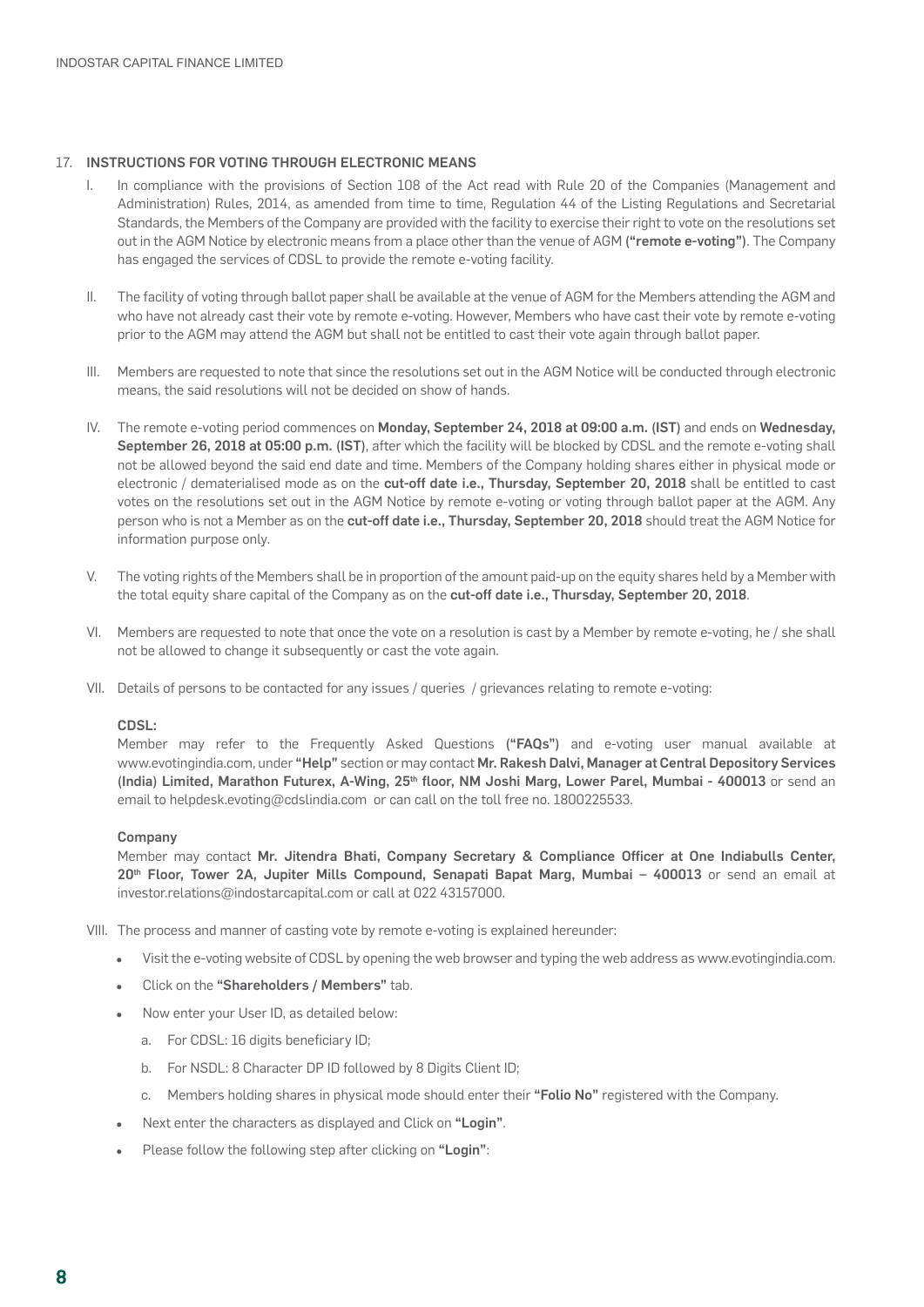

| <b>Existing Users</b> |                                                                                                                                                     | <b>New Users</b> |                                                                                                                                                                                                                                                                                                                                                                                                      |  |
|-----------------------|-----------------------------------------------------------------------------------------------------------------------------------------------------|------------------|------------------------------------------------------------------------------------------------------------------------------------------------------------------------------------------------------------------------------------------------------------------------------------------------------------------------------------------------------------------------------------------------------|--|
|                       | In case a Member has already used the remote e-voting<br>facility of CDSL for any other company, should use their<br>existing User ID and Password. | $\bullet$        | Members who have updated their PAN with the Company /<br>Depository Participants / Link Intime, please enter your 10<br>digit alpha-numeric PAN issued by Income Tax Department                                                                                                                                                                                                                      |  |
|                       | If a Member has forgotten his / her password, they can<br>retrieve the same by clicking on "Forgot Password"                                        |                  | (applicable for both the Members holding shares in<br>electronic / dematerialized mode or physical mode)                                                                                                                                                                                                                                                                                             |  |
|                       |                                                                                                                                                     | ٠                | Members who have not updated their PAN with the<br>Company / Depository Participants / Link Intime are<br>requested to use the sequence number which is printed /<br>provided on Attendance Slip / email.                                                                                                                                                                                            |  |
|                       |                                                                                                                                                     |                  | <b>AND</b>                                                                                                                                                                                                                                                                                                                                                                                           |  |
|                       |                                                                                                                                                     | ٠                | Enter the Dividend Bank Details OR Date of Birth (in dd/<br>mm/yyyy format) as recorded with your Depository<br>Participants / Company / Link Intime. In case the said<br>details are not recorded, Members are requested to use<br>the Folio No. (in case of shares in Physical mode) and<br>Beneficiary ID / DP ID and Client ID. (in case of shares held<br>in electronic / dematerialised mode). |  |

- After entering the aforesaid details appropriately, click on "SUBMIT" tab.
- Members holding shares in physical mode will then directly reach the EVSN selection screen. The details can be used only for using the remote e-voting facility for the resolutions contained in the AGM Notice.
- Members holding shares in electronic / dematerialised mode will reach "Password Creation" menu wherein they are required to mandatorily enter their login password in the new password field. In case a Member is new user, kindly note that this password is to be also used for voting on resolutions of any other company on which they are eligible to vote, provided that company opts for remote e-voting through CDSL platform. It is strongly recommended not to share your password with any other person and take utmost care to keep your password confidential.
- Click on the EVSN "180820050" of the Company on which you choose to vote.
- On the voting page, you will see "RESOLUTION DESCRIPTION" and against the same the option "YES/NO" for voting. Select the option YES or NO as desired against each resolution. The option YES implies that you assent to a particular resolution and option NO implies that you dissent to a particular resolution.
- If you wish to view the entire resolution details, click on the "RESOLUTIONS FILE LINK".
- After selecting the resolution you have decided to vote on, click on "SUBMIT". A confirmation box will be displayed. If you wish to confirm your vote, click on "OK", else to change your vote, click on "CANCEL" and accordingly modify your vote. Once you "CONFIRM" your vote on the resolution, you will not be allowed to modify your vote.
- You can also take a print of the votes cast by clicking on "Click here to print" option on the voting page.
- If a demat account holder has forgotten the changed login password then Enter the User ID and the image verification code and click on Forgot Password & enter the details as prompted by the system.
- Members can also cast their vote using CDSL's mobile application m-Voting available for android based mobiles. The m-Voting application can be downloaded from Google Play Store. Apple and Windows phone users can download the application from the App Store and the Windows Phone Store, respectively. Please follow the instructions as prompted by the mobile application while voting using your mobile.
- Note for Non Individual Shareholders and Custodians
	- a. Non-Individual shareholders (i.e. other than Individuals, HUF, NRI etc.) and Custodian are required to log on to www.evotingindia.com and register themselves as Corporates.
	- b. A scanned copy of the Registration Form bearing the stamp and sign of the entity should be emailed to helpdesk.evoting@cdslindia.com.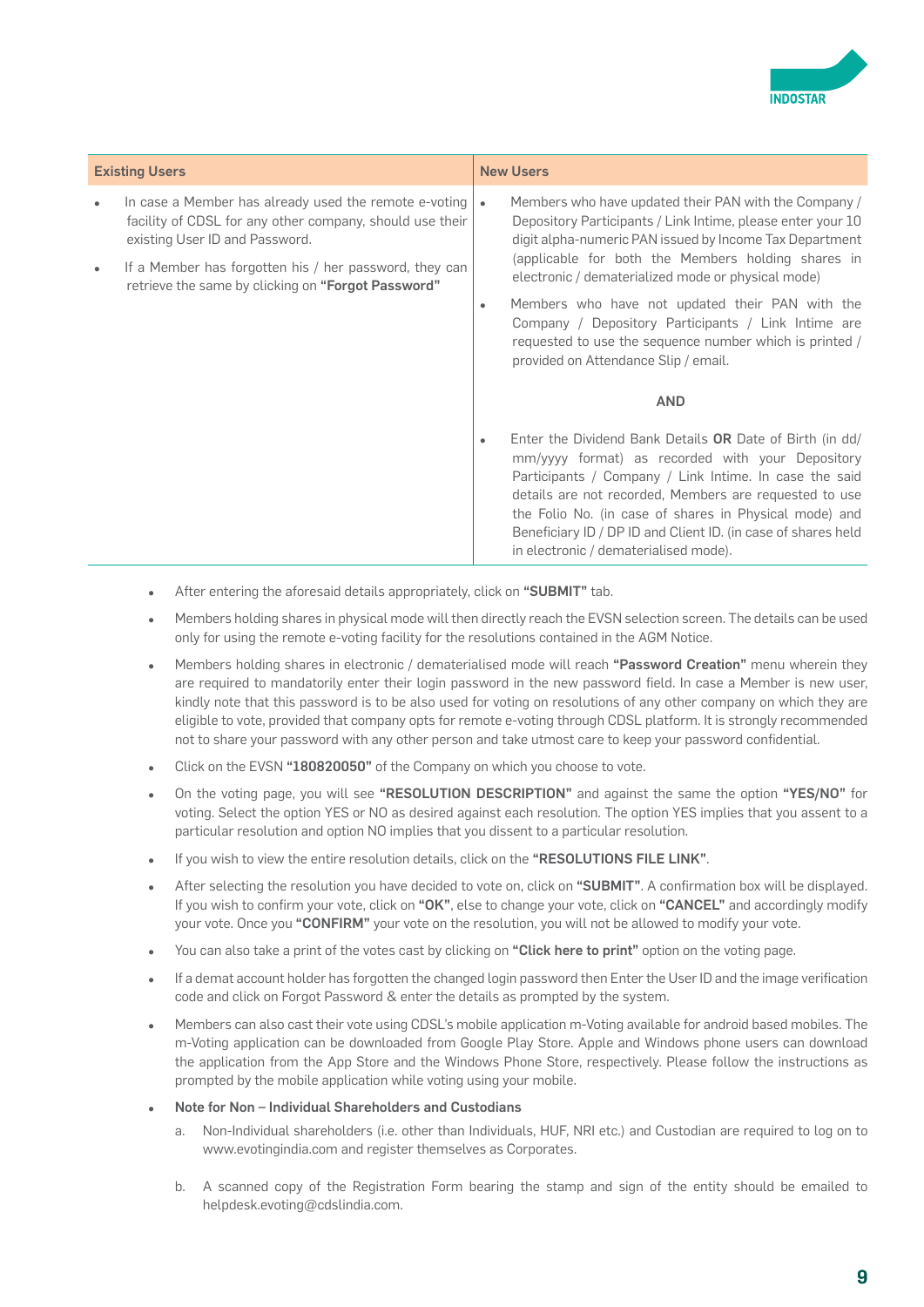- c. After receiving the login details a Compliance User should be created using the admin login and password. The Compliance User would be able to link the account(s) for which they wish to vote on.
- d. The list of accounts linked in the login should be mailed to helpdesk.evoting@cdslindia.com and on approval of the accounts they would be able to cast their vote.
- e. A scanned copy of the Board Resolution and Power of Attorney which they have issued in favour of the Custodian, if any, should be uploaded in PDF format in the system for the scrutinizer to verify the same.
- IX. Ms. Ashwini Inamdar (Membership No. FCS 9409), Partner, Mehta & Mehta, Practicing Company Secretaries and failing her Ms. Dipti A. Mehta (Membership No. FCS 3667), Partner, Mehta & Mehta, Practicing Company Secretaries, have been appointed as the Scrutinizer to scrutinize the remote e-voting process and voting by ballot paper at the AGM in a fair and transparent manner.
- X. The Scrutinizer shall after the conclusion of voting at the AGM, will first count the votes cast at the AGM and thereafter unblock the votes cast through remote e-voting in the presence of at least 2 witnesses not in the employment of the Company and shall make, not later than 48 hours of conclusion of the AGM, a consolidated Scrutinizer's Report of the total votes cast in favour or against, if any, to the Chairman or any other person authorised in this behalf, who shall countersign the same.
- XI. The Chairman or any other person authorized in this behalf shall forthwith on receipt of the consolidated Scrutinizer's Report, declare the results of the voting. The results declared along with the Scrutinizer's Report shall be placed on the Company's website at www.indostarcapital.com and on the website of CDSL e-Voting at www.evotingindia.com immediately after the results are declared by the Chairman or any other person so authorised. Simultaneously, the same will also be communicated to the BSE Limited and National Stock Exchange of India Limited, where the equity shares of the Company are listed.
- XII. The resolutions as set out in the AGM Notice shall be deemed to be passed on the date of the AGM i.e. Thursday, September 27, 2018, subject to receipt of the requisite number of votes in favour of the resolutions.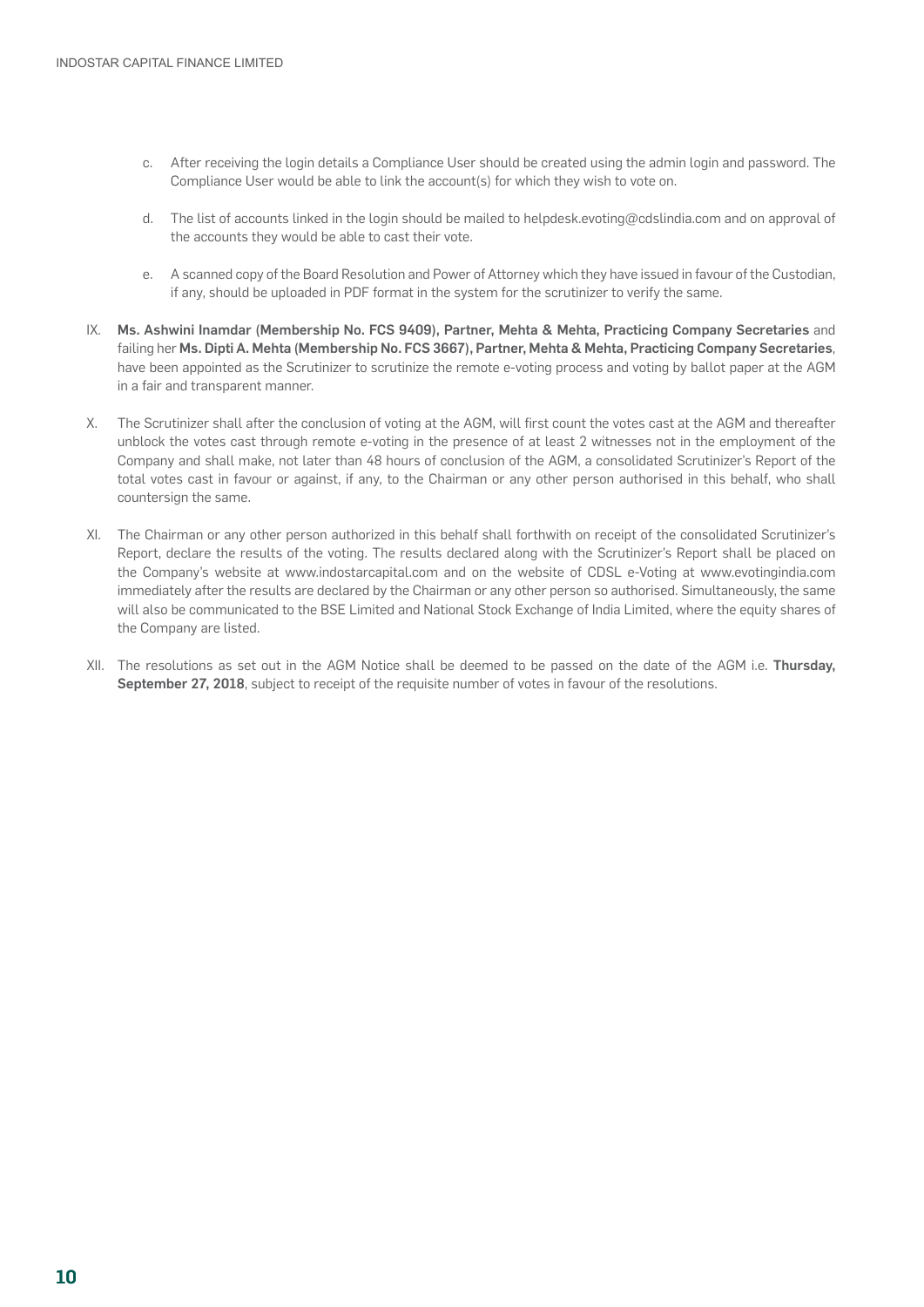

## ANNEXURE TO THE NOTICE CONVENING 9TH ANNUAL GENERAL MEETING ("AGM NOTICE")

## EXPLANATORY STATEMENT PURSUANT TO SECTION 102(1) OF THE COMPANIES ACT, 2013 ("THE ACT") AND THE SECRETARIAL STANDARDS ON GENERAL MEETINGS ISSUED BY THE INSTITUTE OF COMPANY SECRETARIES OF INDIA ("SECRETARIAL STANDARDS")

## ITEM NO. 3

Members at the 7<sup>th</sup> Annual General Meeting of the Company held on September 7, 2016, had accorded their approval to the Board of Directors of the Company to undertake borrowings for the Company, from time to time, not exceeding  $\bar{\tau}$  8,000 crore, over and above the aggregate, for the time being, of the paid-up share capital and free reserves of the Company.

Members are requested to note that considering the future business plans and growth of the Company, expansion of the Company's product portfolio in the retail lending segment by launching its vehicle finance business, requirement of the additional funds for the coming years to support the meaningful scale and growth of loan portfolio of the Company and to enable an active borrowing programme to allow the Company to access funds from various lenders at the most competitive rates, the Board of Directors of the Company at their meeting held on August 10, 2018, subject to the approval of the Members of the Company, accorded their approval for increase in overall borrowing limits of the Company to ₹20,000 crore, over and above the aggregate, for the time being, of the paid-up share capital, free reserves and securities premium of the Company.

Members are requested to note that in terms of Section 180(1)(c) of the Act, a company would require prior approval of the members of the company, by way of special resolution, to borrow monies together with the monies already borrowed, in excess of the paid-up share capital, free reserves and securities premium of the company.

Accordingly, it is proposed to seek the approval of the Members of the Company in terms of Section 180(1)(c) of the Act to undertake borrowings by the Company in excess of the paid-up share capital, free reserves and securities premium of the Company, however that the money or monies to be borrowed (apart from the temporary loans obtained from the Company's bankers in the ordinary course of business) together with the monies already borrowed and outstanding does not, at any point in time, exceed a sum equivalent to  $\bar{\tau}$  20,000 crore, over and above the aggregate, for the time being, of the paid-up share capital, free reserves and securities premium of the Company.

The Board recommends the resolution set out at Item No. 3 of the AGM Notice to the Members for their consideration and approval, by way of Special Resolution.

None of the Directors or Key Managerial Personnel of the Company or their relatives are, in any way, concerned or interested, financially or otherwise, in the Special Resolution set out at Item No. 3 of the AGM Notice, except to the extent of any borrowings that may be availed by the Company from any entity in which any of the Directors or Key Managerial Personnel of the Company or their relatives may be concerned or interested in any capacity.

### ITEM NO. 4

Members at the 8<sup>th</sup> Annual General Meeting of the Company held on September 29, 2017, had accorded their approval to the Board of Directors of the Company to create / invite / offer / issue / allot up to such number of non-convertible debentures ("NCDs"), under private placement, in one or more series or tranches, on such terms and conditions as may be determined by the Board of Directors or any Committee authorised by the Board of Directors, such that the aggregate principal amount of such NCDs issued during a period of 1 year commencing from the date of passing of special resolution at the aforesaid Annual General Meeting, does not exceed ₹ 3,000 crore.

Members are requested to note that considering the business plans and growth of the Company and to enable the Company to raise funds by way of issuance of NCDs, the Board of Directors of the Company at their meeting held on August 10, 2018, subject to the approval of the Members of the Company, accorded their approval to create / invite / offer / issue / allot up to such number of NCDs, under private placement, in one or more series or tranches, such that the aggregate principal amount of such NCDs to be issued during a period of 1 year commencing from the date of passing of the Special Resolution set out at item 4 of the AGM Notice, does not exceed  $\bar{\tau}$  12,000 crore and authorised the Debenture Committee to undertake all acts, deeds, matters and things as may in its absolute discretion deem necessary, expedient, proper or desirable, in respect of issuance of NCDs under private placement including but not limited to determine the terms and conditions of the NCDs to be issued, number of NCDs to be issued, issue price, face value, issue size, coupon, tenor, objects of the issue, etc.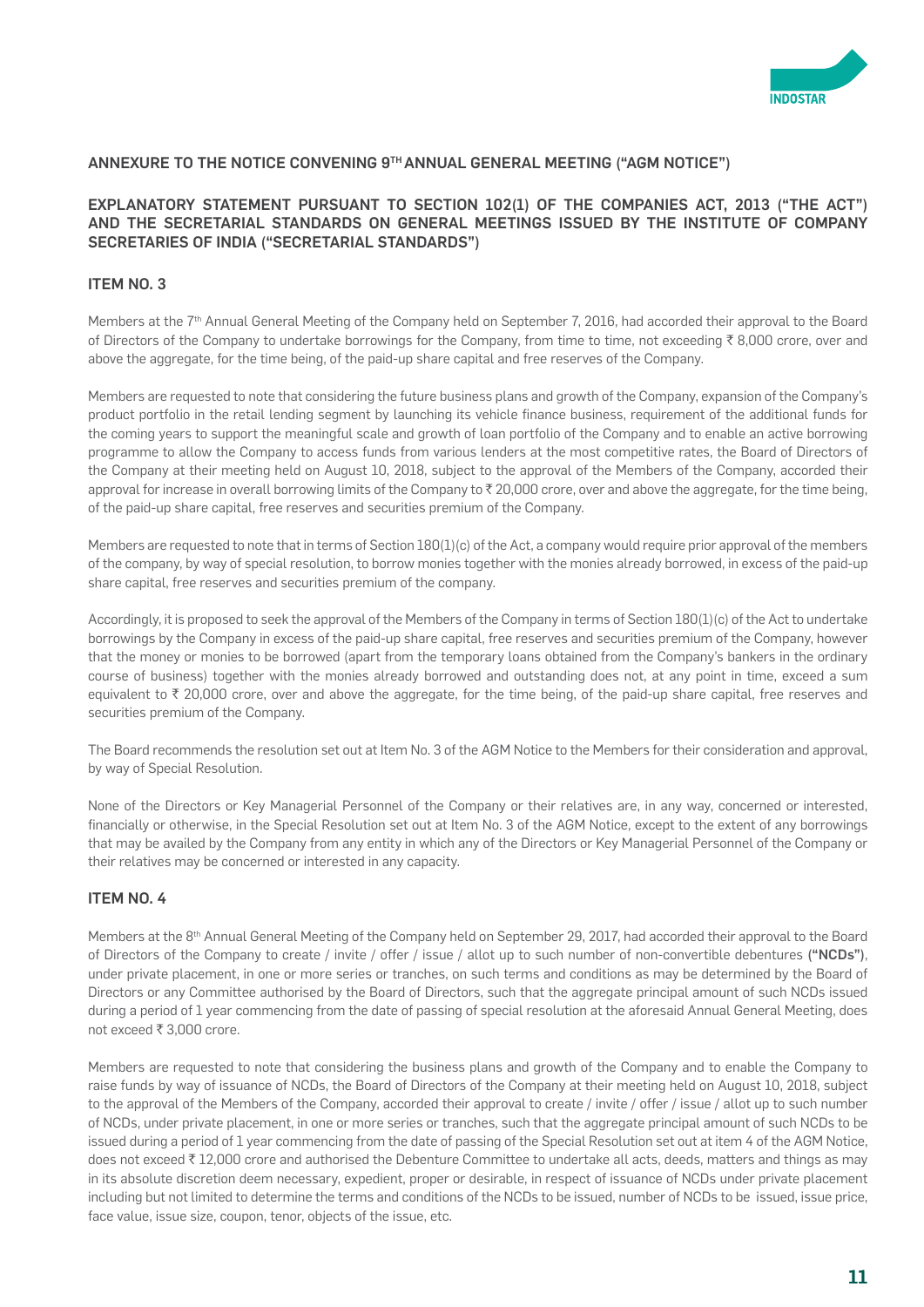Members are requested to note that in terms of Section 42 of the Act read with Rule 14 of the Companies (Prospectus and Allotment of Securities) Rules, 2014, a company shall not make an offer or invitation to subscribe to securities (including NCDs) under private placement unless the proposal has been previously approved by the members of the company, by way of special resolution. Further, in case of offer or invitation to subscribe NCDs, where the amount proposed to be raised through such offer or invitation exceeds the limits specified in Section 180(1)(c) of the Act, it shall be sufficient if the company passes a previous special resolution only once in a year for all the offers or invitations to subscribe NCDs, during the year.

Accordingly, it is proposed to seek the approval of the Members of the Company in terms of Section 42 of the Act read with Rule 14 of the Companies (Prospectus and Allotment of Securities) Rules, 2014, to create / invite / offer / issue / allot up to such number of NCDs, under private placement, in one or more series or tranches, such that the aggregate principal amount of NCDs to be issued during a period of 1 year commencing from the date of passing of the Special Resolution set out at item 4 of the AGM Notice, does not exceed ₹ 12,000 crore.

The Board recommends the resolution set out at Item No. 4 of the AGM Notice to the Members for their consideration and approval, by way of Special Resolution.

None of the Directors or Key Managerial Personnel of the Company or their relatives are, in any way, concerned or interested, financially or otherwise, in the Special Resolution set out at Item No. 4 of the AGM Notice, except to the extent of the NCDs that may be subscribed by any entity in which any of the Directors or Key Managerial Personnel of the Company or their relatives may be concerned or interested in any capacity.

## ITEM NO. 5 TO ITEM NO. 10

The Company believes that its success and ability to achieve objectives is largely determined by the quality of its work force and recognises that not only good employment opportunities but also additional motivating mechanisms are needed to incentivize employees and aligning their interest with the interest of the Company.

Members are requested to note that in recognition of the aforesaid objective and to attract, retain, motivate and incentivize employees, the Members of the Company (i) approved, introduced and implemented the IndoStar ESOP Plan 2012 ("ESOP 2012") at their meeting held on July 30, 2012, IndoStar ESOP Plan 2016 ("ESOP 2016") at their meeting held on May 9, 2016, IndoStar ESOP Plan 2016 - II ("ESOP 2016 – II") at their meeting held on October 17, 2016, IndoStar ESOP Plan 2017 ("ESOP 2017") at their meeting held on April 28, 2017 and IndoStar ESOP Plan 2018 ("ESOP 2018") at their meeting held on December 15, 2017 i.e., at the time when the equity shares of the Company were not listed on any stock exchanges (the "Pre-IPO ESOP Plans"/ "ESOP Plans"); and (ii) approved grant of stock options under each Pre-IPO ESOP Plans to eligible employees of the subsidiary companies and / or holding company and / or any other individuals / entities as allowed under applicable laws.

Members are requested to note that post successful completion of the initial public offering of its equity shares ("IPO") of the Company, the equity shares of the Company got listed on the BSE Limited and the National Stock Exchange of India Limited on May 21, 2018.

Members are requested to note that in terms of Regulation 12(1) of the Securities and Exchange Board of India (Share Based Employee Benefits) Regulations, 2014 ("SEBI ESOP Regulations"), a company cannot make any fresh grant of options to its employees under any schemes formulated prior to IPO unless such pre-IPO schemes are in conformity with the SEBI ESOP Regulations and such pre-IPO schemes are ratified by its shareholders subsequent to the IPO.

Members are requested to note that the Company may grant options to eligible employees of the subsidiary companies and / or holding company and / or any other individuals / entities as allowed under applicable laws, under the Pre-IPO ESOP Plans as may be deemed appropriate.

Members are further requested to note that in terms of the Act and the SEBI ESOP Regulations, grant of options to employees of subsidiary companies and / or holding company requires approval of the shareholders of the company by way of a separate resolution.

Members are requested to note that the Board of Directors of the Company at its meeting held on August 10, 2018 (i) recommended to the Members, ratification of the Pre-IPO ESOP Plans of the Company; (ii) approved amendment to each Pre-IPO ESOP Plan, subject to the approval of the Members of the Company, to align the Pre-IPO ESOP Plans with regulatory requirements, by incorporating clarification to the effect that there shall be no discrimination or differential treatment with respect to grant, vesting or exercise of stock options to employees who are on duly authorised long leave including maternity leave, sabbatical, etc.; and (iii) recommended to the Members, ratification of the Pre-IPO ESOP Plans for grant of options to eligible employees of the subsidiary companies and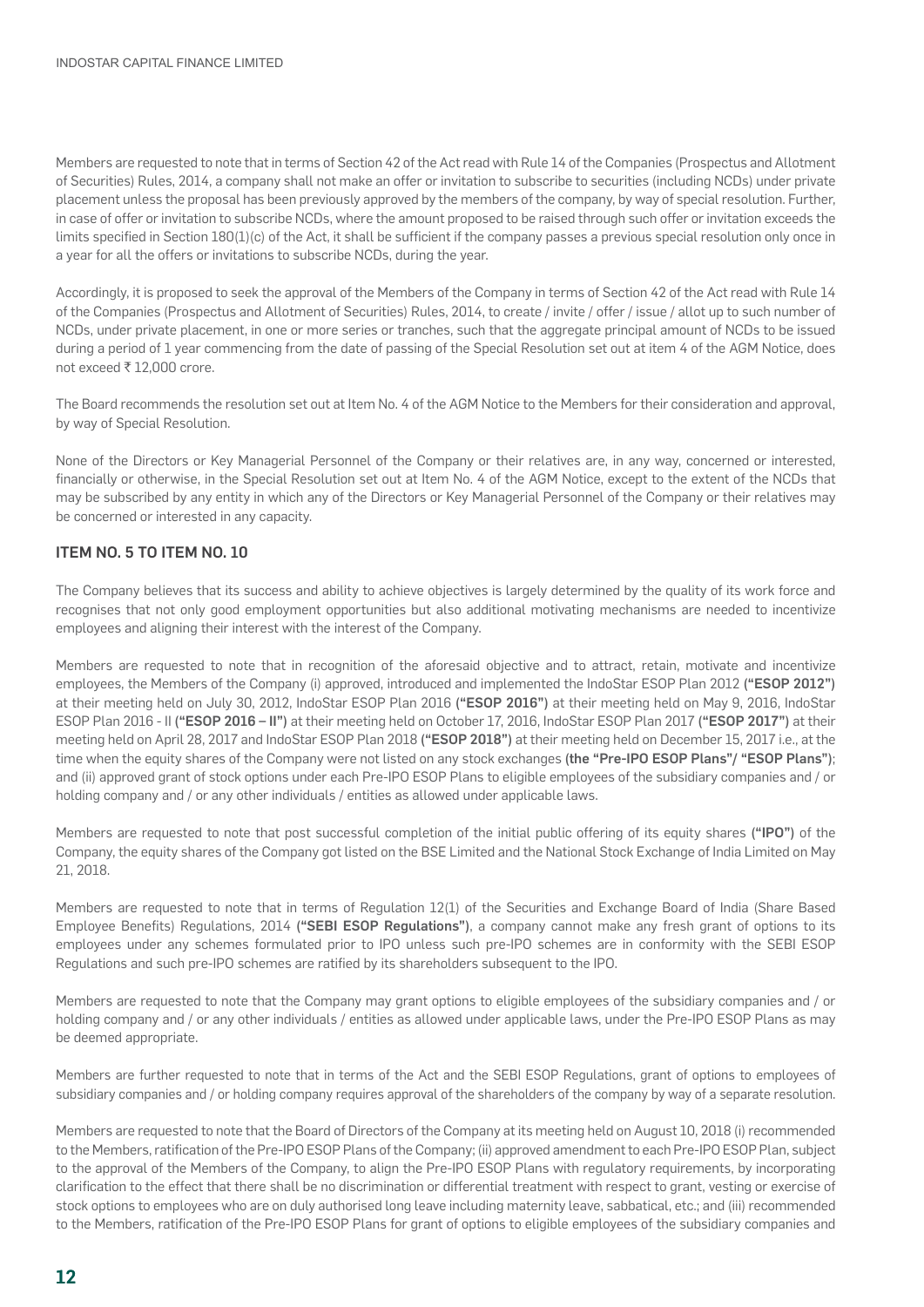

/ or holding company and / or any other individuals / entities as allowed under applicable laws, under the amended Pre-IPO ESOP Plans as may be deemed appropriate.

Members are requested to note that the proposed amendment(s) to Pre-IPO ESOP Plans are not detrimental / prejudicial to the interests of option holders.

Disclosures with respect to Pre-IPO ESOP Plans in terms of the SEBI ESOP Regulations and Section 62(1)(b) of the Act read with Rule 12 of the Companies (Share Capital and Debentures) Rules, 2014 are given below:

#### Brief Description of the ESOP Plans:

The ESOP Plans have been adopted and implemented with objective to motivate and incentivize employees and aligning their interest with the interest of the Company by creating a sense of ownership and participation among Employee(s).

The Board / the Nomination & Remuneration Committee ("NRC") administer the ESOP Plans by inter-alia determining Eligible Employees to whom Options may be granted, number of Options to be granted, Vesting Criteria, Exercise Period and other terms and conditions for Exercise of Options, interpreting the terms and conditions of ESOP Plans, etc.

Each Option under the respective ESOP Plans shall confer upon the Option Holder the right to subscribe for one Equity Share of the Company.

| <b>Particulars</b>                                                                                   | <b>ESOP 2012</b>                                                                                                                                                                                                                                                                                                                                                                                                                                                                 | <b>ESOP 2016</b>                                                                                                                                                                                                 | <b>ESOP 2016-II</b>                                                                                                                                                                                     | <b>ESOP 2017</b>                                                                                                                                                                                                            | <b>ESOP 2018</b>                                                                                                                                                                                       |
|------------------------------------------------------------------------------------------------------|----------------------------------------------------------------------------------------------------------------------------------------------------------------------------------------------------------------------------------------------------------------------------------------------------------------------------------------------------------------------------------------------------------------------------------------------------------------------------------|------------------------------------------------------------------------------------------------------------------------------------------------------------------------------------------------------------------|---------------------------------------------------------------------------------------------------------------------------------------------------------------------------------------------------------|-----------------------------------------------------------------------------------------------------------------------------------------------------------------------------------------------------------------------------|--------------------------------------------------------------------------------------------------------------------------------------------------------------------------------------------------------|
| Total number<br>of options to be<br>granted                                                          | Not exceeding<br>15,00,000 (Fifteen<br>Lakh) options<br>subject to net of<br>cancellations and<br>adjustment, as may<br>be required due<br>to any Corporate<br>Action or Change in<br>Capital Structure.                                                                                                                                                                                                                                                                         | Not exceeding<br>27,00,000<br>(Twenty Seven<br>Lakh) options<br>subject to net of<br>cancellations and<br>adjustment, as may<br>be required due<br>to any Corporate<br>Action or Change in<br>Capital Structure. | Not exceeding<br>30,00,000 (Thirty<br>Lakh) options<br>subject to net of<br>cancellations and<br>adjustment, as may<br>be required due<br>to any Corporate<br>Action or Change in<br>Capital Structure. | Not exceeding<br>20,00,000 (Twenty<br>Lakh) options<br>subject to net of<br>cancellations and<br>adjustment, as may<br>be required due<br>to any Corporate<br>Action or change in<br>Capital Structure.                     | Not exceeding<br>60,00,000 (Sixty<br>Lakh) options<br>subject to net of<br>cancellations and<br>adjustment, as may<br>be required due<br>to any Corporate<br>Action or Change in<br>Capital Structure. |
| Identification                                                                                       | Employee(s) eligible to participate in the ESOP Plans(s):                                                                                                                                                                                                                                                                                                                                                                                                                        |                                                                                                                                                                                                                  |                                                                                                                                                                                                         |                                                                                                                                                                                                                             |                                                                                                                                                                                                        |
| of classes of<br>employees entitled                                                                  | i.<br>a permanent Employee of the Company who has been working in India or outside India; or                                                                                                                                                                                                                                                                                                                                                                                     |                                                                                                                                                                                                                  |                                                                                                                                                                                                         |                                                                                                                                                                                                                             |                                                                                                                                                                                                        |
| to participate and<br>be beneficiaries in                                                            | a Director of the Company, whether a Whole Time Director or not but excluding an Independent<br>ii.<br>Director; or                                                                                                                                                                                                                                                                                                                                                              |                                                                                                                                                                                                                  |                                                                                                                                                                                                         |                                                                                                                                                                                                                             |                                                                                                                                                                                                        |
| the ESOP Plans                                                                                       | an Employee mentioned in point (i) or (ii) above of a Subsidiary, in India or outside India, or of a Holding<br>iii.<br>Company of the Company.                                                                                                                                                                                                                                                                                                                                  |                                                                                                                                                                                                                  |                                                                                                                                                                                                         |                                                                                                                                                                                                                             |                                                                                                                                                                                                        |
|                                                                                                      | Following person(s) are not eligible to participate in the ESOP Plan(s):                                                                                                                                                                                                                                                                                                                                                                                                         |                                                                                                                                                                                                                  |                                                                                                                                                                                                         |                                                                                                                                                                                                                             |                                                                                                                                                                                                        |
|                                                                                                      | an Employee who is a Promoter or a person belonging to the Promoter Group; or<br>i.                                                                                                                                                                                                                                                                                                                                                                                              |                                                                                                                                                                                                                  |                                                                                                                                                                                                         |                                                                                                                                                                                                                             |                                                                                                                                                                                                        |
|                                                                                                      | ii.<br>a Director who either himself or through his relative or through any body corporate, directly or<br>indirectly, holds more than 10% of the outstanding Equity Shares of the Company.                                                                                                                                                                                                                                                                                      |                                                                                                                                                                                                                  |                                                                                                                                                                                                         |                                                                                                                                                                                                                             |                                                                                                                                                                                                        |
| Appraisal process<br>for determining<br>the eligibility of<br>employees for the<br><b>ESOP Plans</b> | The NRC shall have the discretion, based on (i) the periodic appraisal of Employee(s) and / or any team or<br>group of which such Employee(s) is/are part of; and (ii) subject to such Employee(s) qualifying under the<br>selection criteria, (which shall be decided from time to time by the NRC for assessing their contribution) if<br>any, to determine whether Employee(s) is/are Eligible Employee(s) and satisfy(ies) the Eligibility Criteria<br>for grant of Options. |                                                                                                                                                                                                                  |                                                                                                                                                                                                         |                                                                                                                                                                                                                             |                                                                                                                                                                                                        |
|                                                                                                      | Provided however that the NRC may, in its sole and absolute discretion but subject to the directions of the<br>Board, resolve to grant Options on such basis as it may deem fit.                                                                                                                                                                                                                                                                                                 |                                                                                                                                                                                                                  |                                                                                                                                                                                                         |                                                                                                                                                                                                                             |                                                                                                                                                                                                        |
|                                                                                                      | Plans.                                                                                                                                                                                                                                                                                                                                                                                                                                                                           |                                                                                                                                                                                                                  |                                                                                                                                                                                                         | A Director on the Board of the Company nominated by any institution as its representative shall be entitled<br>to participate in the ESOP Plans subject to fulfilment of the conditions as specified in the respective ESOP |                                                                                                                                                                                                        |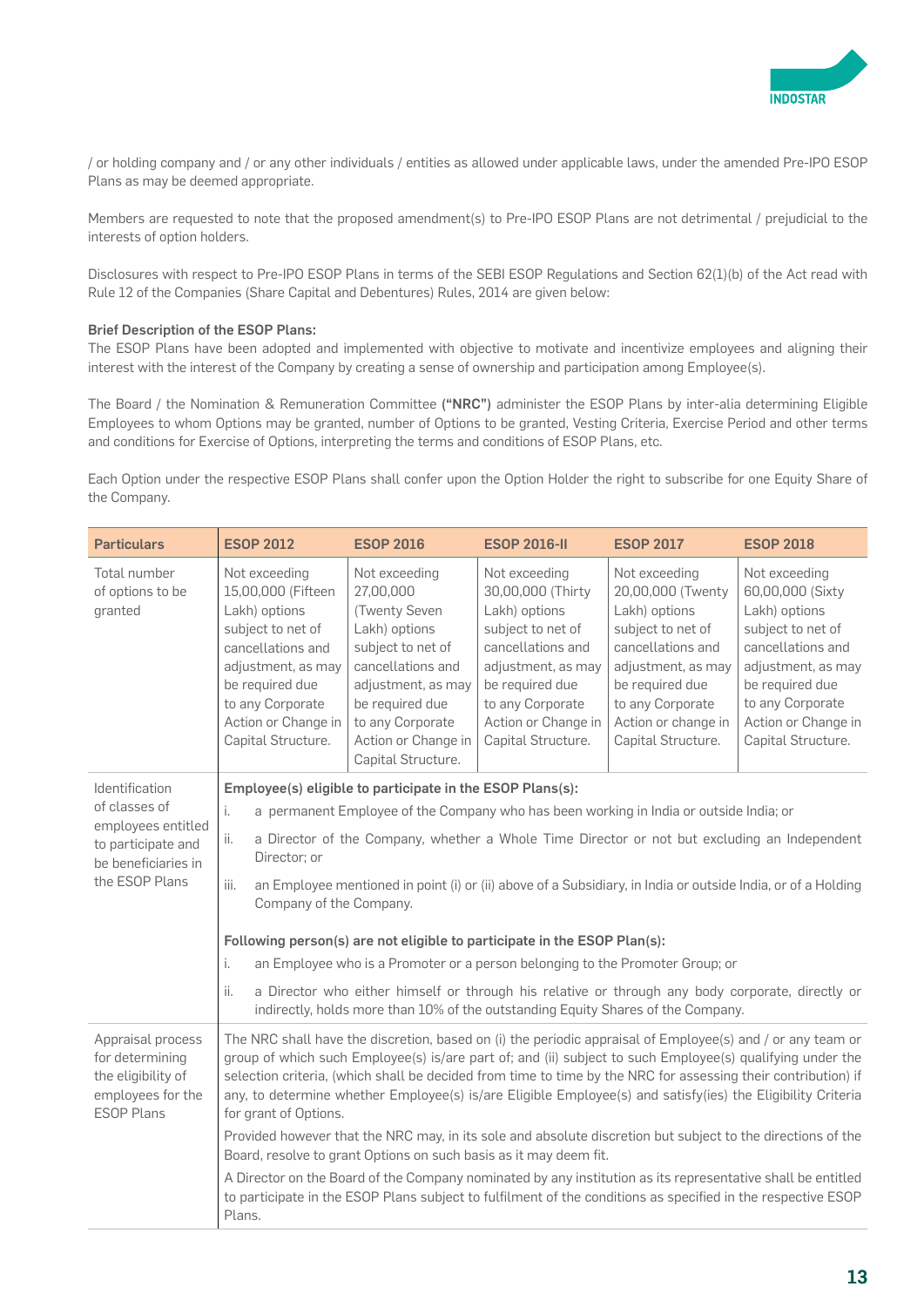| <b>Particulars</b>                                                                                                                                               | <b>ESOP 2012</b>                                                                                                                                                                                                                                                                                                                                                                                                                                                                                                                                                                                               | <b>ESOP 2016</b>                                 | <b>ESOP 2016-II</b>                                                                                  | <b>ESOP 2017</b> | <b>ESOP 2018</b>                                                                                                                                                                                                           |  |  |
|------------------------------------------------------------------------------------------------------------------------------------------------------------------|----------------------------------------------------------------------------------------------------------------------------------------------------------------------------------------------------------------------------------------------------------------------------------------------------------------------------------------------------------------------------------------------------------------------------------------------------------------------------------------------------------------------------------------------------------------------------------------------------------------|--------------------------------------------------|------------------------------------------------------------------------------------------------------|------------------|----------------------------------------------------------------------------------------------------------------------------------------------------------------------------------------------------------------------------|--|--|
| Requirements of                                                                                                                                                  | Vesting Criteria will specified for each Option Holder by the NRC at the time of grant of Options.                                                                                                                                                                                                                                                                                                                                                                                                                                                                                                             |                                                  |                                                                                                      |                  |                                                                                                                                                                                                                            |  |  |
| vesting, period<br>of vesting and<br>maximum period<br>within which                                                                                              | For valid Vesting of Options, the concerned Option Holder is required to be an Eligible Employee on the respective<br>Vesting Date and must neither be serving his/her notice period for termination of service nor be subject to any<br>disciplinary proceedings pending against him/her.                                                                                                                                                                                                                                                                                                                     |                                                  |                                                                                                      |                  |                                                                                                                                                                                                                            |  |  |
| options shall be<br>vested                                                                                                                                       | Unless the NRC provides otherwise, the Vesting of Options granted hereunder shall be stalled / blocked during<br>any unauthorised and unpaid leave of absence for such period as may prescribed by NRC or for any Cause as<br>deemed fit by the NRC.                                                                                                                                                                                                                                                                                                                                                           |                                                  |                                                                                                      |                  |                                                                                                                                                                                                                            |  |  |
|                                                                                                                                                                  |                                                                                                                                                                                                                                                                                                                                                                                                                                                                                                                                                                                                                |                                                  | Options would vest not less than 1 year and not more than 5 years from the date of grant of Options. |                  | Vesting of Options shall be on such date(s) and in such proportion as may be determined by the NRC and such                                                                                                                |  |  |
| Exercise Price or<br>pricing formula                                                                                                                             | Options can be Exercised at any of the following Exercise Price, as may be determined by the NRC at its sole<br>discretion at the time of grant of Options:<br>Fair Market Value rounded to the nearest rupee; or<br>(i)<br>Market Price rounded to the nearest rupee; or<br>(ii)<br>such price as may be determined by the NRC.<br>(iii)<br>However, the Exercise Price shall not be less than the Fair Market Value of the Shares.                                                                                                                                                                           |                                                  |                                                                                                      |                  |                                                                                                                                                                                                                            |  |  |
| Exercise period and<br>process of exercise                                                                                                                       | <b>Exercise Period:</b>                                                                                                                                                                                                                                                                                                                                                                                                                                                                                                                                                                                        |                                                  | Options shall be capable of being exercised within a period of 4 years from the Vesting Date.        |                  |                                                                                                                                                                                                                            |  |  |
|                                                                                                                                                                  | <b>Exercise Process:</b><br><b>Exercise Price</b>                                                                                                                                                                                                                                                                                                                                                                                                                                                                                                                                                              |                                                  |                                                                                                      |                  | Options can be Exercised by an Options Holder by submitting a notice of Exercise along with payment of                                                                                                                     |  |  |
| Lock-in-period                                                                                                                                                   | of allotment of Shares.                                                                                                                                                                                                                                                                                                                                                                                                                                                                                                                                                                                        |                                                  |                                                                                                      |                  | Shares issued and allotted upon exercise of Options under respective ESOP Plans shall be subject to lock-<br>in-restrictions, if required under any of the applicable laws and / or if determined by the NRC from the date |  |  |
| Maximum number<br>of options /<br>quantum of<br>benefits to be<br>granted / provided<br>per employee and<br>in aggregate                                         | The Company shall not grant Options to any Employee during any one year equal to or exceeding 1% of the<br>outstanding issued share capital of the Company as on the date of grant of Options (excluding outstanding<br>warrants and conversions). However, pursuant to specific special resolution passed by the Members of<br>the Company, the NRC may grant Options to Employees mentioned in such special resolution, during any<br>one year, Options equal to or exceeding 1% of the outstanding issued share capital (excluding outstanding<br>warrants and conversions) as on date of grant of Options. |                                                  |                                                                                                      |                  |                                                                                                                                                                                                                            |  |  |
| Method which the<br>The Company shall follow the fair value method for computing the compensation cost for Options.<br>Company shall use<br>to value its options |                                                                                                                                                                                                                                                                                                                                                                                                                                                                                                                                                                                                                |                                                  |                                                                                                      |                  |                                                                                                                                                                                                                            |  |  |
| Conditions<br>under which                                                                                                                                        | $\bullet$                                                                                                                                                                                                                                                                                                                                                                                                                                                                                                                                                                                                      | Option not Exercised within the Exercise Period; | Conditions under which Options Vested in Employee(s) may lapse:                                      |                  |                                                                                                                                                                                                                            |  |  |
| options vested in<br>employee(s) may<br>lapse                                                                                                                    | $\bullet$                                                                                                                                                                                                                                                                                                                                                                                                                                                                                                                                                                                                      | otherwise permitted by the NRC;                  |                                                                                                      |                  | Abandonment of employment by an Option Holder without the Employer Company's consent, unless                                                                                                                               |  |  |
|                                                                                                                                                                  | $\bullet$                                                                                                                                                                                                                                                                                                                                                                                                                                                                                                                                                                                                      |                                                  | Termination of the employment of an Option Holder due to Cause or Misconduct.                        |                  |                                                                                                                                                                                                                            |  |  |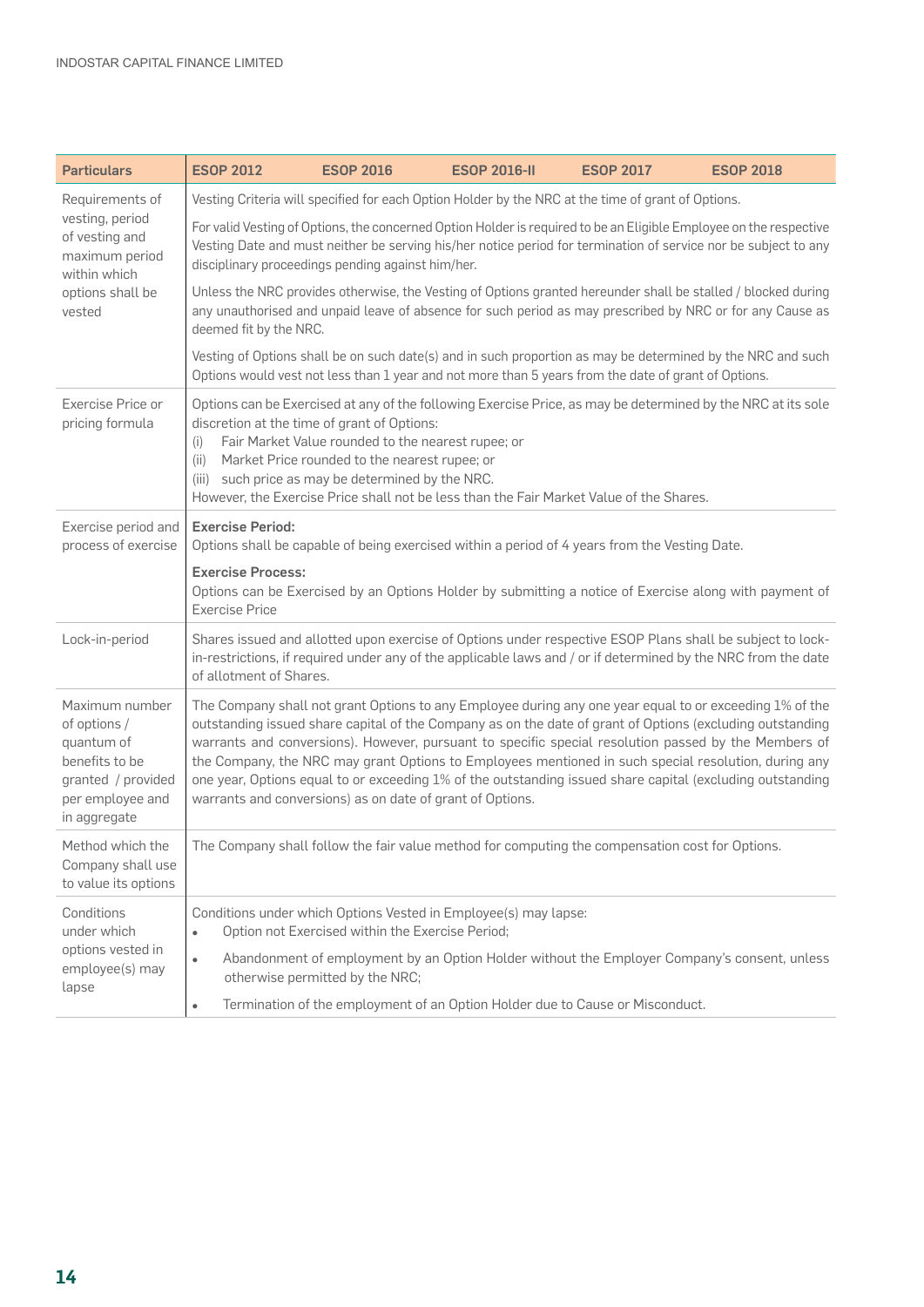

| <b>Particulars</b>                                                                                                                                                                                                            | <b>ESOP 2012</b>                                                                                                                                                                                                                                                                                                                                                                                                                                                                           | <b>ESOP 2016</b> | <b>ESOP 2016-II</b>                                                                                                                                                                                                      | <b>ESOP 2017</b> | <b>ESOP 2018</b> |  |
|-------------------------------------------------------------------------------------------------------------------------------------------------------------------------------------------------------------------------------|--------------------------------------------------------------------------------------------------------------------------------------------------------------------------------------------------------------------------------------------------------------------------------------------------------------------------------------------------------------------------------------------------------------------------------------------------------------------------------------------|------------------|--------------------------------------------------------------------------------------------------------------------------------------------------------------------------------------------------------------------------|------------------|------------------|--|
| <b>Specified Time</b><br>Period within which<br>the employee shall<br>exercise the vested<br>options in the event<br>of a proposed                                                                                            | <b>Death and Permanent Disability</b><br>Vesting and Exercise Period of Options held by such Employee shall accelerate in full and all the Vested<br>and Unvested Options to be Exercised as soon as possible, but in no event later than one year from the<br>date of death / date of separation from employment due to such disability, or such longer period as may<br>be permitted by the NRC, but not exceeding the maximum Exercise Period as specified in respective ESOP<br>Plans. |                  |                                                                                                                                                                                                                          |                  |                  |  |
| termination of<br>employment or<br>resignation of<br>employee                                                                                                                                                                 | Retirement, deputation or transfer<br>be.                                                                                                                                                                                                                                                                                                                                                                                                                                                  |                  | All Vested Options to be Exercised within the period as may be determined by the NRC, but in no event later<br>than one year from the date of such Option Holder's retirement or deputation or transfer, as the case may |                  |                  |  |
|                                                                                                                                                                                                                               | as per terms of grant shall continue.                                                                                                                                                                                                                                                                                                                                                                                                                                                      |                  | Provided however that in case of deputation or transfer to an Associate Company, the Vesting and Exercise                                                                                                                |                  |                  |  |
|                                                                                                                                                                                                                               | Resignation                                                                                                                                                                                                                                                                                                                                                                                                                                                                                |                  | All Vested Options to be Exercised immediately but not later than 30 days from the date of submission of<br>resignation or such longer period as may be permitted by the NRC.                                            |                  |                  |  |
|                                                                                                                                                                                                                               | Abandonment<br>employment.                                                                                                                                                                                                                                                                                                                                                                                                                                                                 |                  | All Vested Options to be Exercised if permitted by the NRC, within 30 days from date of abandonment of                                                                                                                   |                  |                  |  |
|                                                                                                                                                                                                                               | Redundancy                                                                                                                                                                                                                                                                                                                                                                                                                                                                                 |                  | All Vested Options to be Exercised within 180 days from the date of termination of service.                                                                                                                              |                  |                  |  |
| Whether the ESOP<br>The Company shall directly implement and administer the ESOP Plans through the Board / the NRC.<br>Plans are to be<br>implemented<br>and administered<br>directly by the<br>Company or<br>through a trust |                                                                                                                                                                                                                                                                                                                                                                                                                                                                                            |                  |                                                                                                                                                                                                                          |                  |                  |  |
| Whether the ESOP<br>Plans involve new<br>issue of shares<br>by the Company<br>or secondary<br>acquisition by the<br>trust or both                                                                                             |                                                                                                                                                                                                                                                                                                                                                                                                                                                                                            |                  | Company shall issue new shares on exercise of Options under the respective ESOP Plans.                                                                                                                                   |                  |                  |  |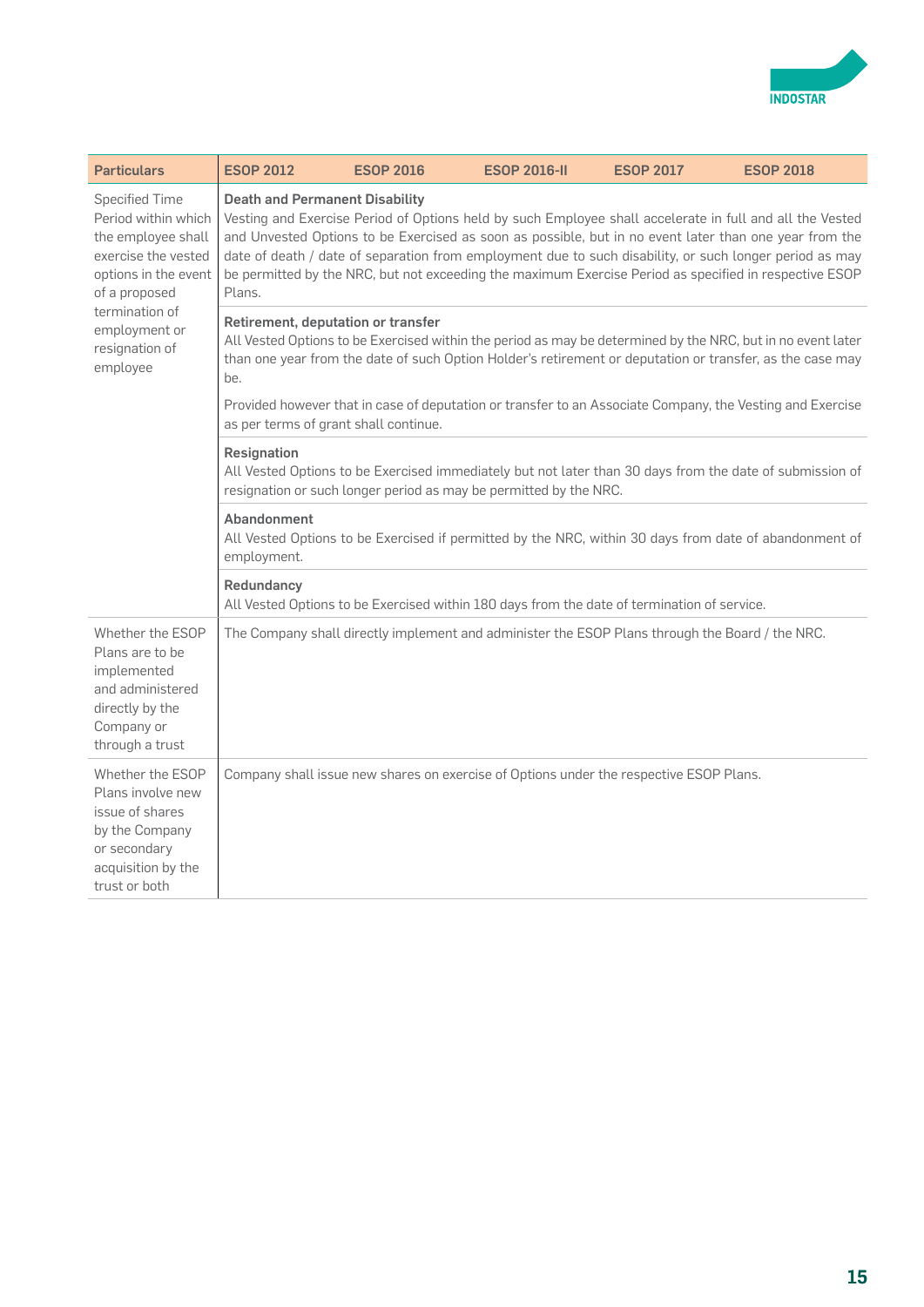| <b>Particulars</b>                                                                                                                                                                            | <b>ESOP 2012</b> | <b>ESOP 2016</b> | <b>ESOP 2016-II</b> | <b>ESOP 2017</b> | <b>ESOP 2018</b> |
|-----------------------------------------------------------------------------------------------------------------------------------------------------------------------------------------------|------------------|------------------|---------------------|------------------|------------------|
| Amount of loan<br>to be provided for<br>implementation<br>of the ESOP Plans<br>by the Company<br>to the trust, its<br>tenure, utilization,<br>repayment terms,<br>etc.                        | Not Applicable   |                  |                     |                  |                  |
| Maximum<br>percentage<br>of secondary<br>acquisition<br>(subject to limits<br>specified under the<br>regulations) that<br>can be made by<br>the trust for the<br>purposes of the<br>scheme(s) | Not Applicable   |                  |                     |                  |                  |

Note: All the capitalised terms in the aforesaid table shall have the meaning assigned to it under respective ESOP Plans

In addition to the abovementioned brief disclosures, Members are requested to refer the respective ESOP Plans for its detailed terms and conditions.

Members are requested to note that the Company shall conform to the accounting policies as specified in Regulation 15 of the SEBI ESOP Regulations.

Members are requested to note that the Pre-IPO ESOP Plans and the draft of amended Pre-IPO ESOP Plans shall be open for inspection by the Members of the Company at the Registered & Corporate Office of the Company during normal business hours on all working days, except Saturday(s) up to and including the date of the Annual General Meeting.

Members are requested to note that, in addition to approval(s) granted by the Members for adoption and implementation of the Pre-IPO ESOP Plans and grant of options to eligible employees of subsidiary companies and / or holding company and / or any other individuals / entities as allowed under applicable laws, at their respective meeting(s) mentioned in this Explanatory Statement, it is proposed to seek the approval of the Members of the Company for (i) ratification and amendment of the Pre-IPO ESOP Plans; and (ii) ratification of the amended Pre-IPO ESOP Plans for grant of options to eligible employees of the subsidiary companies and / or holding company and / or any other individuals / entities as allowed under applicable laws.

The Board recommends the resolution(s) set out at Item No. 5 to Item No. 10 of the AGM Notice to the Members for their consideration and approval, by way of Special Resolution(s).

None of the Directors or Key Managerial Personnel of the Company or their relatives are, in any way, concerned or interested, financially or otherwise, in the Special Resolution(s) set out at Item No. 5 to Item No. 10 of the AGM Notice, except to the extent of the options / equity shares that may be granted / allotted to any of them under the respective ratified and amended Pre-IPO ESOP Plans.

## ITEM NO. 11

Members at the Extraordinary General Meeting of the Company held on February 7, 2018 altered the Articles of Association of the Company ("Articles") by adopting a new set of Articles divided into (i) PART A – new set of articles aligned with the requirements prescribed for an equity listed entity effective from the date of listing and commencement of trading of equity shares of the Company on recognized stock exchanges in India; and (ii) PART B - the then existing articles aligned with the requirements of the Share Subscription and Shareholders' Agreement dated March 25, 2011, effective till the date of listing and commencement of trading of equity shares of the Company on recognized stock exchanges in India.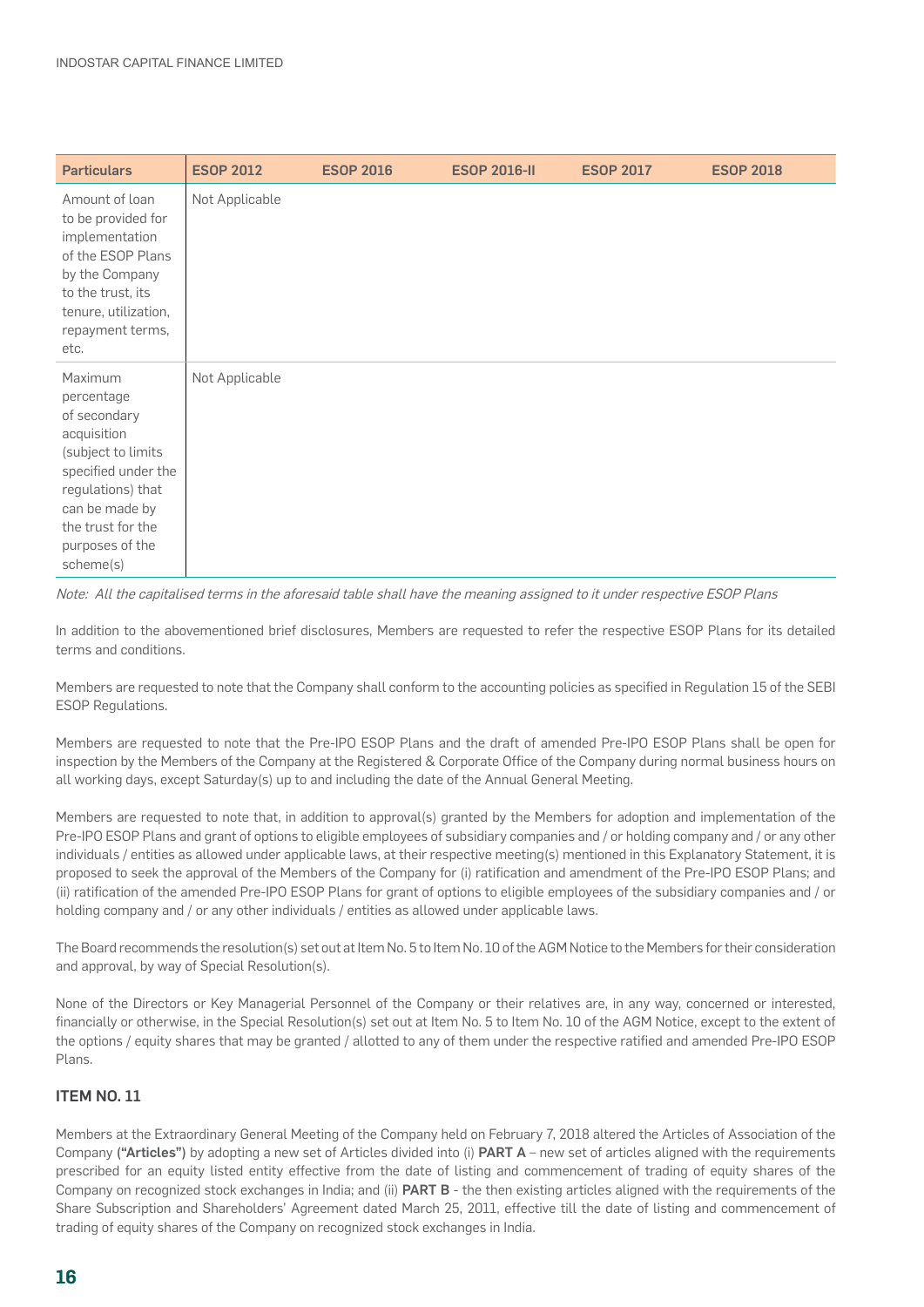

Members are requested to note that upon listing and commencement of trading of equity shares of the Company on the BSE Limited and the National Stock Exchange of India Limited from May 21, 2018, PART B of the Articles has been automatically terminated and ceased to be in force.

Members are requested to note that considering the automatic termination of PART B of the Articles, the Board of Directors of the Company at their meeting held on August 10, 2018, subject to the approval of the Members of the Company, approved alteration to the Articles by deleting "PART B" of the Articles in entirety and other consequential amendments viz. (i) deletion of  $1<sup>st</sup>$  and  $2<sup>nd</sup>$ paragraph of the Articles and (ii) deletion of the words "Part A" appearing before Article 1 of the Articles.

Members are requested to note that the draft altered Articles shall be available for inspection by the Members of the Company at the Registered & Corporate Office of the Company during normal business hours on all working days, except Saturday(s) up to and including the date of the Annual General Meeting.

Members are requested to note that in terms of Section 14 of the Act, any alteration in the articles of association requires approval of the members of the company by way of special resolution.

Accordingly, it is proposed to seek the approval of the Members of the Company in terms Section 14 of the Act for alteration in the existing Articles by deleting the "PART B" of the Articles in entirety and other consequential amendments related thereto, as per details mentioned herein above.

The Board recommends the resolution set out at Item No. 11 of the AGM Notice to the Members for their consideration and approval, by way of Special Resolution.

None of the Directors or Key Managerial Personnel of the Company or their relatives are, in any way, concerned or interested, financially or otherwise, in the Special Resolution set out at Item No. 11 of the AGM Notice.

> By the Order of the Board of Directors For IndoStar Capital Finance Limited

Jitendra Bhati Place: Mumbai Company Secretary & Compliance Officer Date: August 10, 2018 Membership No.: FCS 8937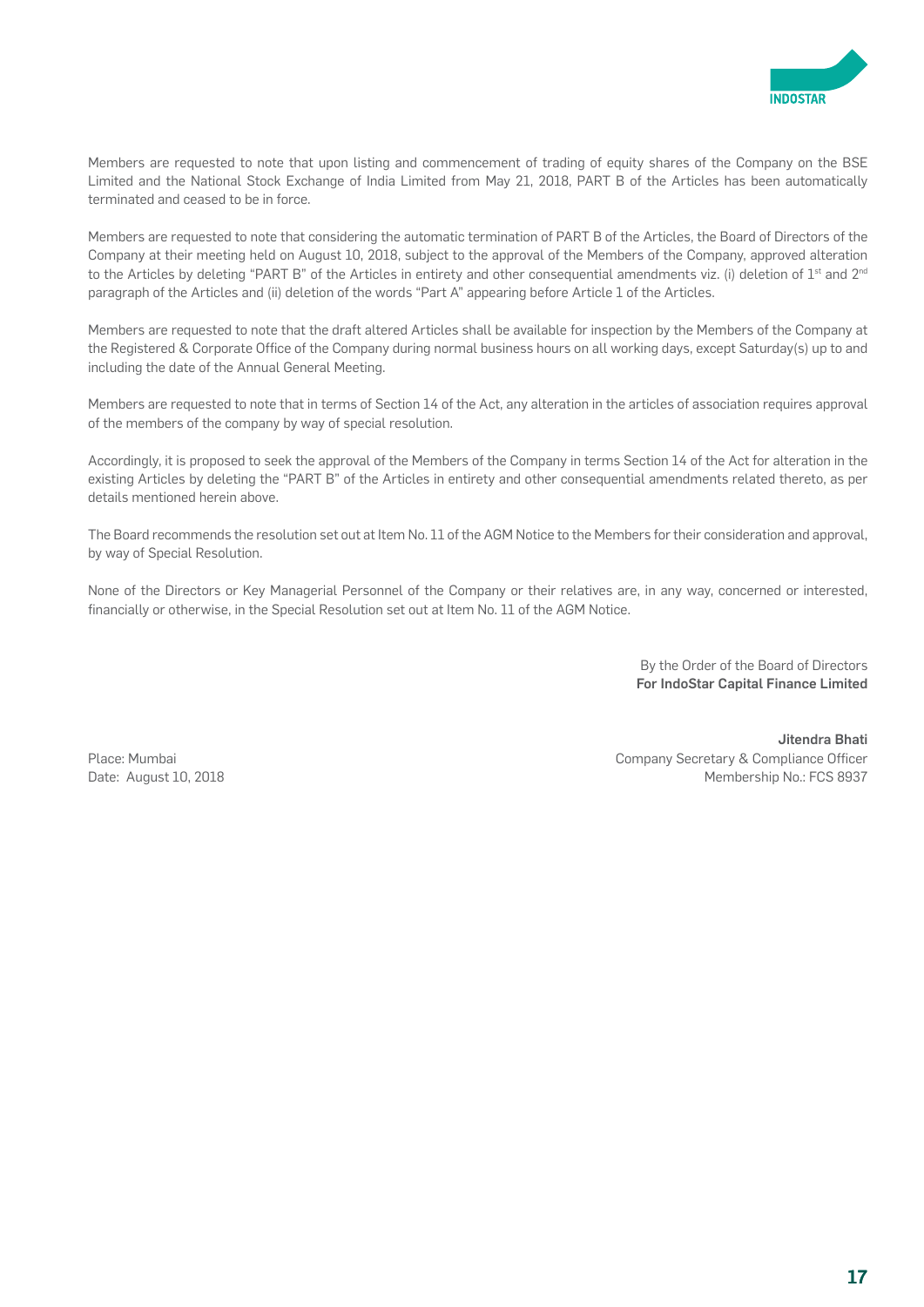# ANNEXURE TO THE NOTICE CONVENING 9TH ANNUAL GENERAL MEETING DATED AUGUST 10, 2018

## INFORMATION OF DIRECTOR SEEKING RE-APPOINTMENT AT THIS ANNUAL GENERAL MEETING

| Mr. Dhanpal Jhaveri                                                                                                                                                                                                                                                                                                                                                                                |  |  |  |
|----------------------------------------------------------------------------------------------------------------------------------------------------------------------------------------------------------------------------------------------------------------------------------------------------------------------------------------------------------------------------------------------------|--|--|--|
| 49 years                                                                                                                                                                                                                                                                                                                                                                                           |  |  |  |
| Date of first Appointment on the Board of<br>September 2, 2010                                                                                                                                                                                                                                                                                                                                     |  |  |  |
| Mr. Dhanpal Jhaveri is a Non-Executive Chairman of the Company.                                                                                                                                                                                                                                                                                                                                    |  |  |  |
| Mr. Dhanpal Jhaveri holds Bachelors' degree in Commerce from the University of<br>Mumbai and Master's Degree in Business Administration from Babson College.                                                                                                                                                                                                                                       |  |  |  |
| Mr. Dhanpal Jhaveri oversees the private equity business of the Everstone Group,<br>an India and Southeast Asia focused private equity and real estate investor. Mr.<br>Dhanpal Jhaveri is an astute dealmaker with a collaborative and hands-on approach.                                                                                                                                         |  |  |  |
| Mr. Dhanpal Jhaveri has over 23 years of experience in the fields of investing,<br>corporate strategy, mergers & acquisitions and investment banking.                                                                                                                                                                                                                                              |  |  |  |
| Prior to joining Everstone, Mr. Dhanpal Jhaveri led the overall development of Future<br>Capital Holdings as Executive Director. He has also worked as Director (Corporate<br>Strategy) with Vedanta Resources PLC. His other assignments included, Head of<br>Investment Banking at ICICI Securities and Partner for Corporate Finance at KPMG.                                                   |  |  |  |
| Outside the boardroom, Mr. Dhanpal Jhaveri manages to spend time, sharing<br>his deep experience to guide young and upcoming business leaders, as well as<br>entrepreneurs, and is an ex-President of TiE, Mumbai. He is also on the Board of<br>Avasara Leadership Institute, an educational institution focused on accelerating<br>academic and leadership outcomes for India's brightest girls. |  |  |  |
| Liable to retire by rotation                                                                                                                                                                                                                                                                                                                                                                       |  |  |  |
| <b>Nil</b>                                                                                                                                                                                                                                                                                                                                                                                         |  |  |  |
| <b>NA</b>                                                                                                                                                                                                                                                                                                                                                                                          |  |  |  |
| 1000 equity shares jointly with his spouse Ms. Neeru Jhaveri                                                                                                                                                                                                                                                                                                                                       |  |  |  |
| Not related                                                                                                                                                                                                                                                                                                                                                                                        |  |  |  |
| 7                                                                                                                                                                                                                                                                                                                                                                                                  |  |  |  |
|                                                                                                                                                                                                                                                                                                                                                                                                    |  |  |  |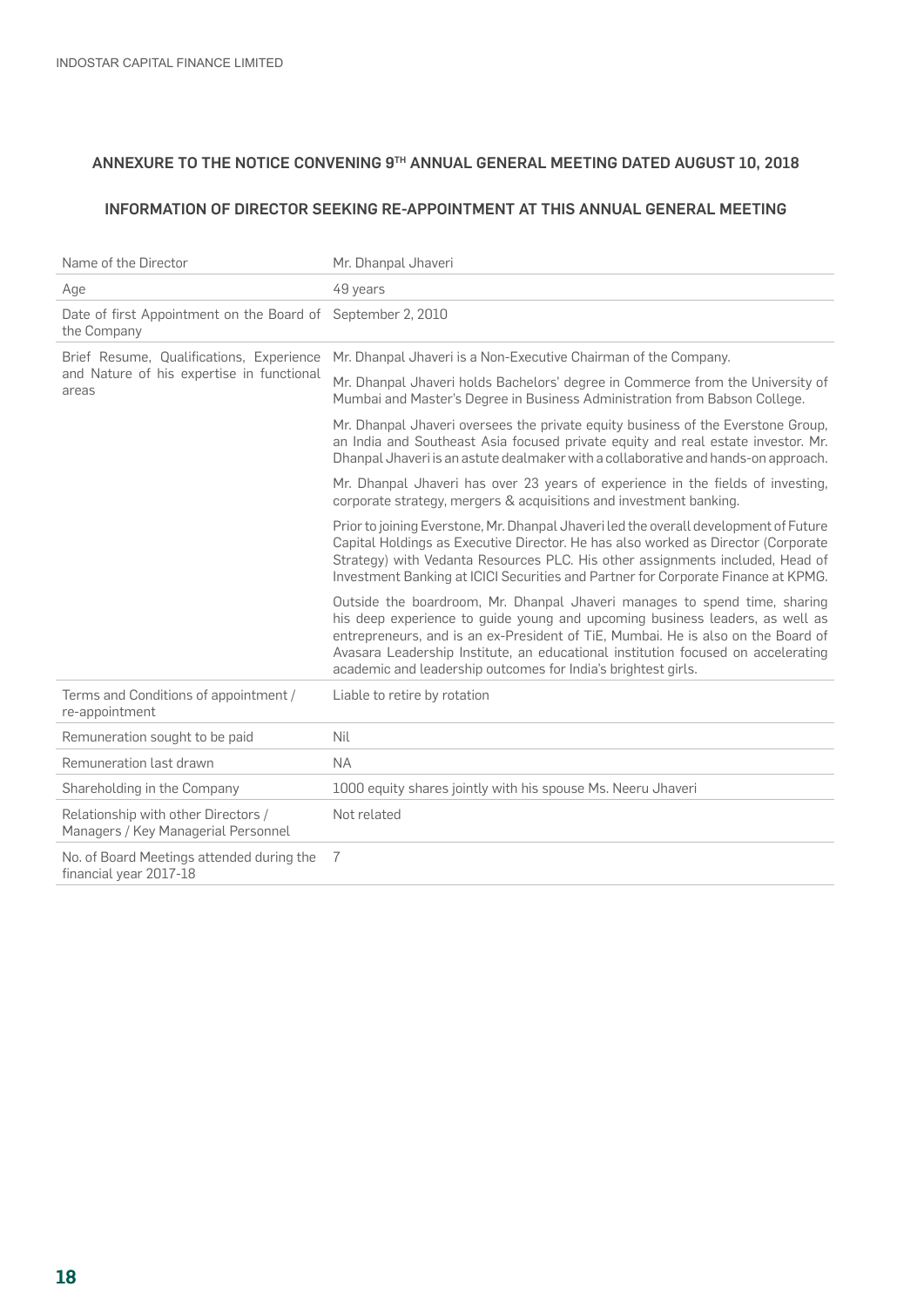

| Other Directorships               | Teesta Urja Limited<br>1.                                                                                                                                             |
|-----------------------------------|-----------------------------------------------------------------------------------------------------------------------------------------------------------------------|
|                                   | 2.<br>Baroda Pioneer Asset Management Company Limited                                                                                                                 |
|                                   | 3.<br>Everstone Capital Advisors Private Limited                                                                                                                      |
|                                   | Pan India Food Solutions Private Limited<br>4.                                                                                                                        |
|                                   | 5.<br>IndoStar Asset Advisory Private Limited                                                                                                                         |
|                                   | 6.<br>Everock Real Estate Private Limited                                                                                                                             |
|                                   | 7.<br>Everock Realty Private Limited                                                                                                                                  |
|                                   | Amulya Corporation Private Limited<br>8.                                                                                                                              |
|                                   | 9.<br>Interarch Building Products Private Limited                                                                                                                     |
|                                   | 10. Kissandhan Agri Financial Services Private Limited                                                                                                                |
|                                   | North End Foods Marketing Private Limited<br>11.                                                                                                                      |
|                                   | 12. Sohan Lal Commodity Management Private Limited                                                                                                                    |
|                                   | Tikona Infinet Private Limited<br>13.                                                                                                                                 |
|                                   | 14. EverSource Advisors Private Limited                                                                                                                               |
|                                   | 15. Avasara Leadership Institute                                                                                                                                      |
|                                   | 16. Asian Genco Pte. Ltd (Foreign Company)                                                                                                                            |
|                                   | IMC Chamber of Commerce and Industry<br>17.                                                                                                                           |
| Membership / Chairmanship of      | <b>Pan India Food Solutions Private Limited</b>                                                                                                                       |
| <b>Committees of other Boards</b> | Audit Committee - Chairman                                                                                                                                            |
|                                   | Nomination & Remuneration Committee - Chairman                                                                                                                        |
|                                   | <b>Everstone Capital Advisors Private Limited</b>                                                                                                                     |
|                                   | Investment Committee - Member                                                                                                                                         |
|                                   | <b>Baroda Pioneer Asset Management Company Limited</b>                                                                                                                |
|                                   | Audit Committee - Member                                                                                                                                              |
|                                   | Nomination & Remuneration Committee - Member                                                                                                                          |
|                                   | Kissandhan Agri Financial Services Private Limited<br>Audit Committee - Member<br>٠                                                                                   |
|                                   | Corporate Social Responsibility Committee - Member<br>$\bullet$                                                                                                       |
|                                   | <b>Sohan Lal Commodity Management Private Limited</b><br>Compensation & Remuneration Committee - Member                                                               |
|                                   | North End Foods Marketing Private Limited<br>Corporate Social Responsibility Committee - Member                                                                       |
|                                   | The Committees of the Company in which Mr. Dhanpal Jhaveri is a Member /<br>Chairman is provided in the Corporate Governance Report annexed to the Board's<br>Report. |